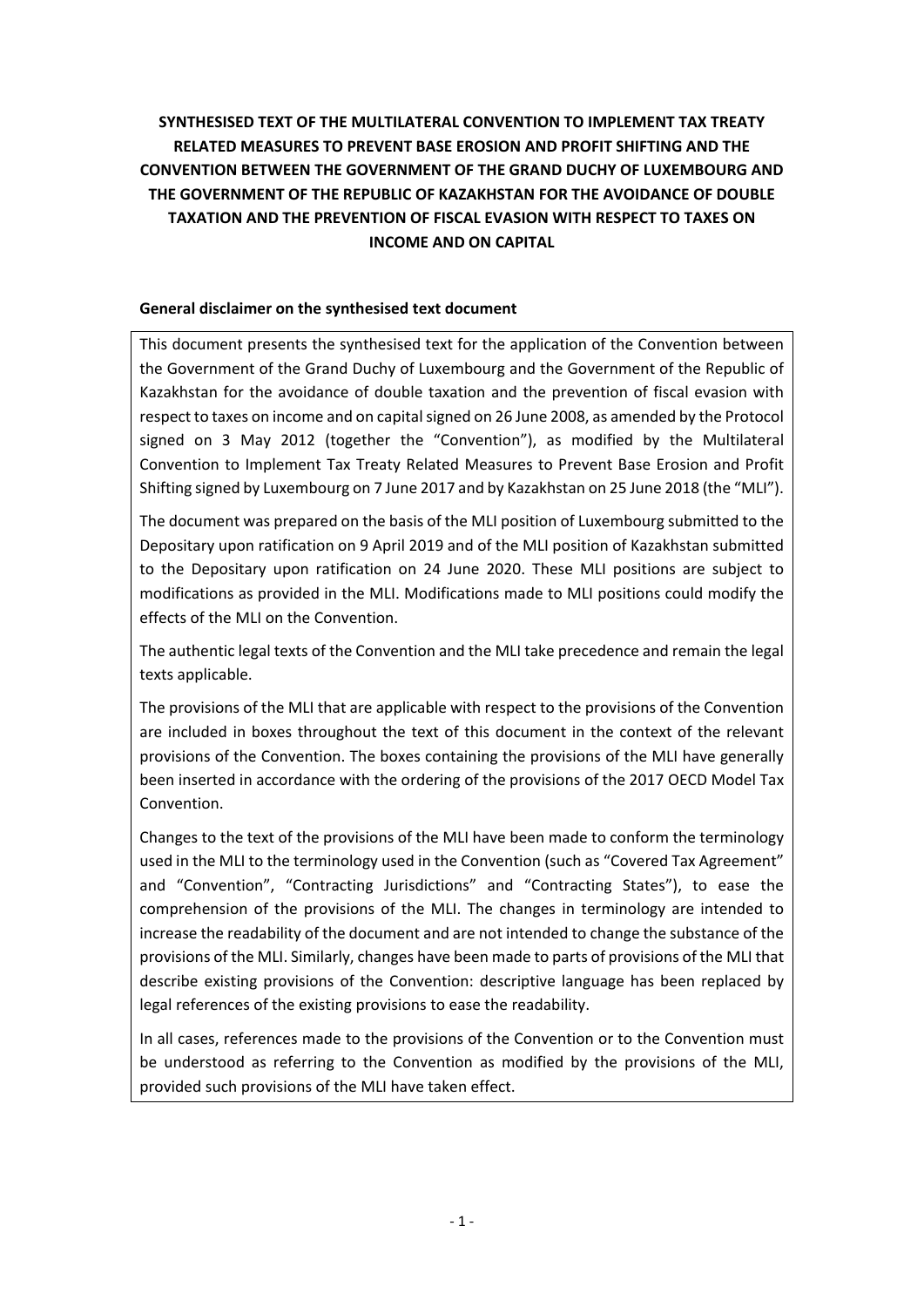# **References**

The authentic legal text of the Convention can be found at the following link:

[impotsdirects.public.lu](https://impotsdirects.public.lu/fr.html)

The text of the MLI and the MLI position of Luxembourg submitted to the Depositary upon ratification on 9 April 2019 and of the MLI position of Kazakhstan submitted to the Depositary upon ratification on 24 June 2020 can be found on the [MLI Depositary \(OECD\) webpage.](https://www.oecd.org/tax/treaties/multilateral-convention-to-implement-tax-treaty-related-measures-to-prevent-beps.htm)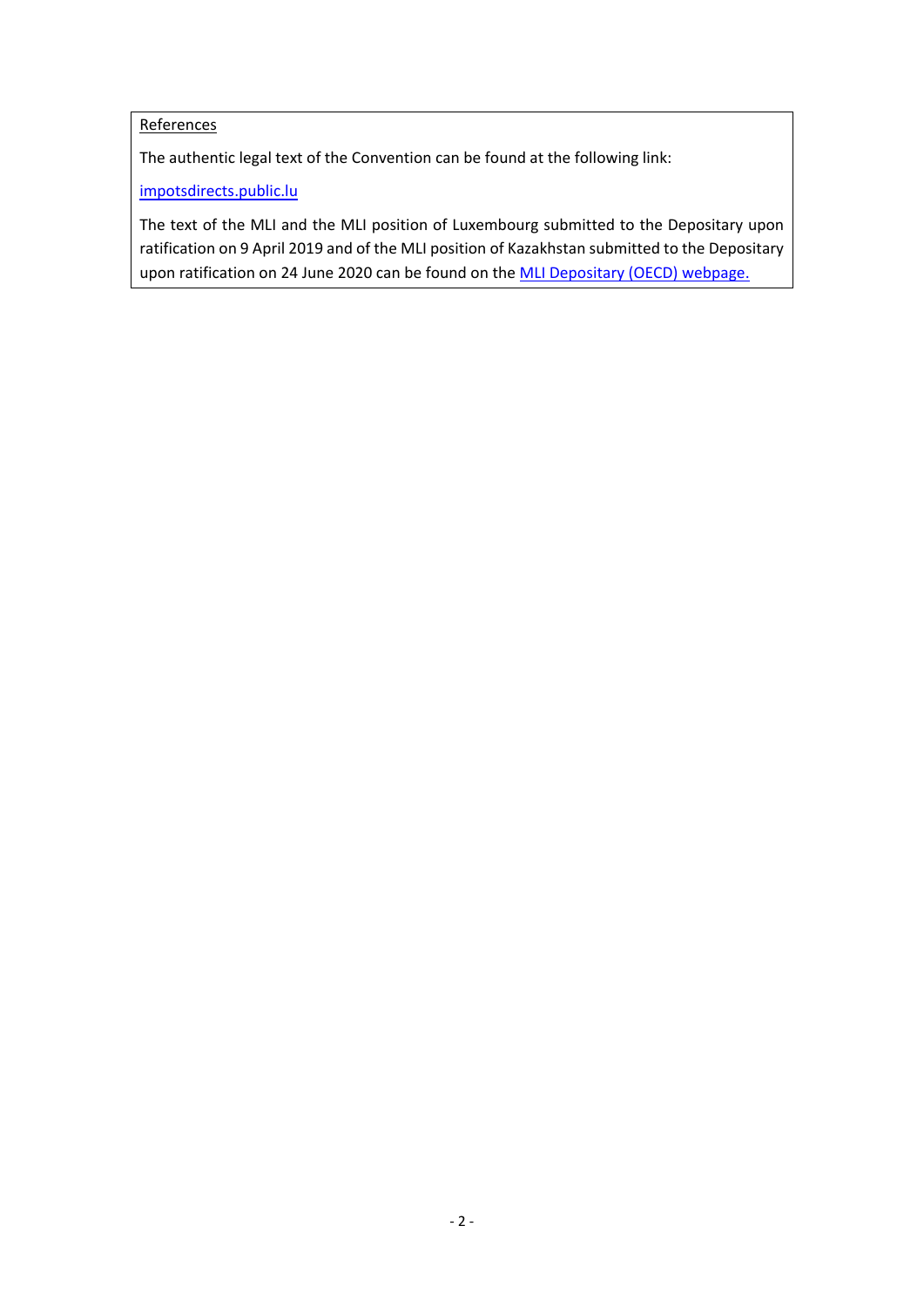# **Disclaimer on the entry into effect of the provisions of the MLI**

#### Entry into Effect of the MLI Provisions

The provisions of the MLI applicable to this Convention do not take effect on the same dates as the original provisions of the Convention. Each of the provisions of the MLI could take effect on different dates, depending on the types of taxes involved (taxes withheld at source or other taxes levied) and on the choices made by Luxembourg and Kazakhstan in their MLI positions.

Dates of the deposit of instruments of ratification, acceptance or approval: 9 April 2019 for Luxembourg and 24 June 2020 for Kazakhstan.

Entry into force of the MLI: 1 August 2019 for Luxembourg and 1 October 2020 for Kazakhstan.

Unless it is stated otherwise elsewhere in this document, the provisions of the MLI have effect with respect to the Convention:

In Luxembourg:

- with respect of taxes withheld at source on amounts paid or credited to non-residents, where the event giving rise to such taxes occurs on or after 1 January 2021;
- with respect to all other taxes, for taxes levied with respect to taxable periods beginning on or after 1 April 2021.

In Kazakhstan:

- with respect of taxes withheld at source on amounts paid or credited to non-residents, where the event giving rise to such taxes occurs on or after 1 January 2021;
- with respect to all other taxes, for taxes levied with respect to taxable periods beginning on or after 1 April 2021.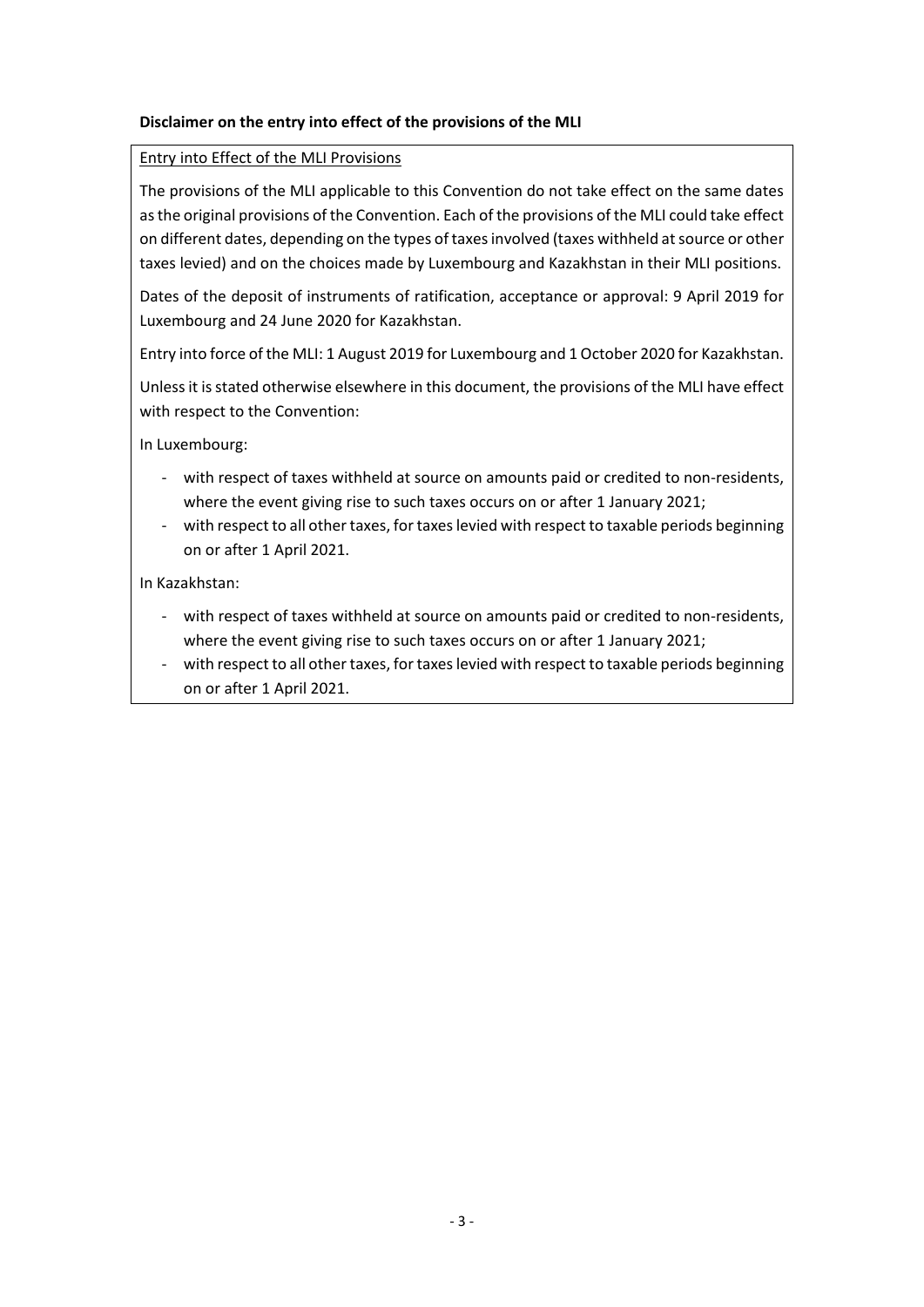### **CONVENTION BETWEEN**

# **THE GOVERNMENT OF THE GRAND DUCHY OF LUXEMBOURG AND THE GOVERNMENT OF THE REPUBLIC OF KAZAKHSTAN FOR THE AVOIDANCE OF DOUBLE TAXATION AND THE PREVENTION OF FISCAL EVASION WITH RESPECT TO TAXES ON INCOME AND ON CAPITAL**

The Government of the Grand Duchy of Luxembourg and the Government of the Republic of Kazakhstan desiring to conclude a Convention for the avoidance of double taxation and the prevention of fiscal evasion with respect to taxes on income and on capital,

*The following paragraph 1 of Article 6 of the MLI is included in the preamble of this Convention :*

ARTICLE 6 OF THE MLI – PURPOSE OF A COVERED TAX AGREEMENT

Intending to eliminate double taxation with respect to the taxes covered by [*this Convention*] without creating opportunities for non-taxation or reduced taxation through tax evasion or avoidance (including through treaty-shopping arrangements aimed at obtaining reliefs provided in [*the Convention*] for the indirect benefit of residents of third jurisdictions),

have agreed as follows:

# **Article 1**

### **PERSONS COVERED**

This Convention shall apply to persons who are residents of one or both of the Contracting States.

# **Article 2**

# **TAXES COVERED**

- 1. This Convention shall apply to taxes on income and on capital imposed on behalf of a Contracting State or of its central or local authorities, irrespective of the manner in which they are levied.
- 2. There shall be regarded as taxes on income and on capital all taxes imposed on total income, on total capital, or on elements of income or of capital, including taxes on gains from the alienation of movable or immovable property, taxes on the total amounts of wages or salaries paid by enterprises, as well as taxes on capital appreciation.
- 3. The existing taxes to which this Convention shall apply are in particular:
	- a) in the Grand Duchy of Luxembourg:
		- (i) the income tax on individuals (l'impôt sur le revenu des personnes physiques);
		- (ii) the corporation tax (l'impôt sur le revenu des collectivités);
		- (iii) the capital tax (l'impôt sur la fortune); and
		- (iv) the communal trade tax (l'impôt commercial communal); and
		- (hereinafter referred to as "Luxembourg tax").
	- b) in the Republic of Kazakhstan:
		- (i) the corporate income tax;
		- (ii) the individual income tax;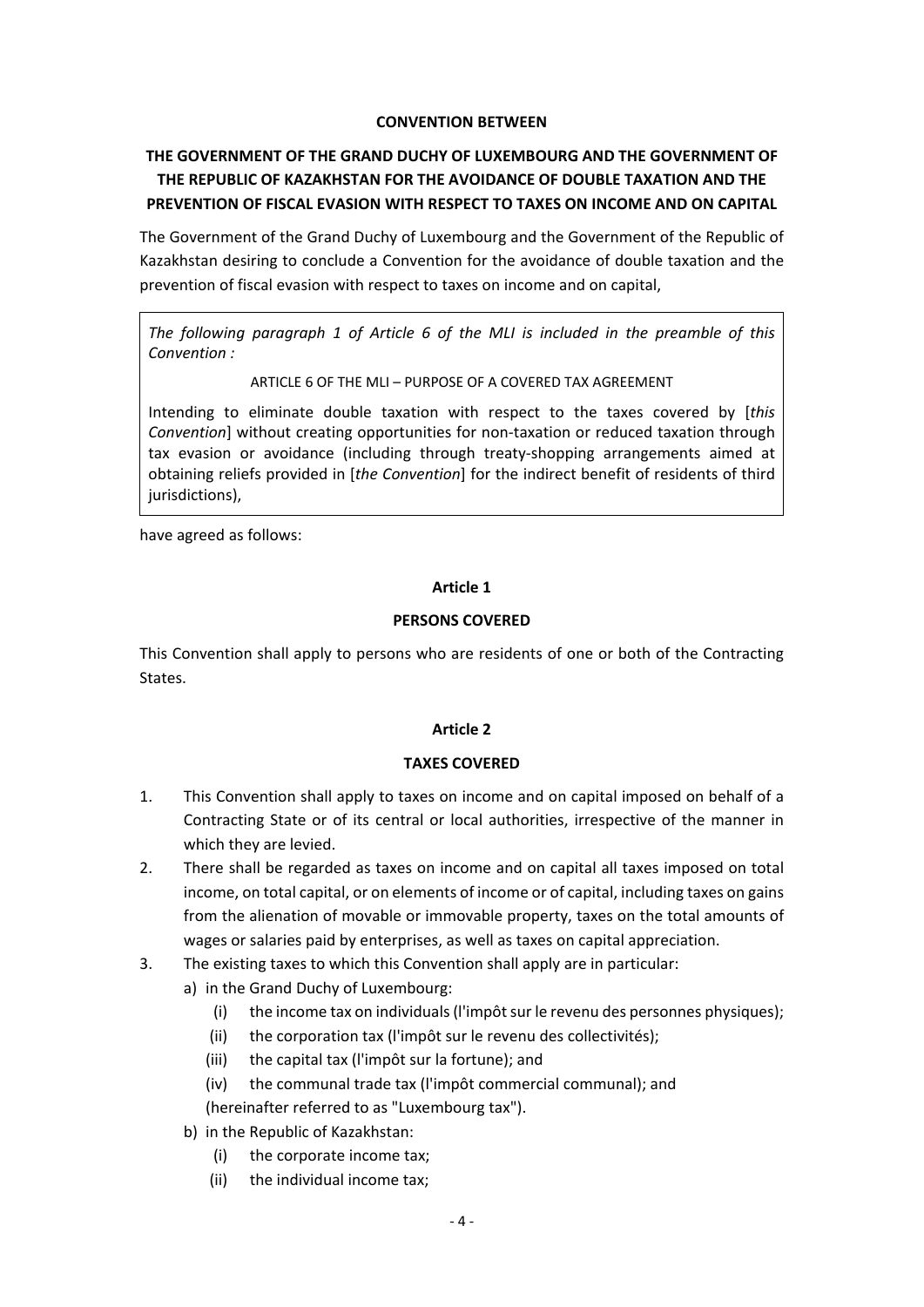(iii) the tax on property of the legal entities and individuals (hereinafter referred to as "Kazakhstan tax").

4. This Convention shall apply also to any identical or substantially similar taxes on income and on capital that are imposed after the date of entry into force of the Convention in addition to, or in place of, the existing taxes. The competent authorities of the Contracting States shall notify each other of any significant changes that have been made in their taxation laws.

### **Article 3**

# **GENERAL DEFINITIONS**

- 1. For the purposes of this Convention, unless the context otherwise requires the term:
	- a) "Luxembourg" means the Grand Duchy of Luxembourg and, when used in a geographical sense, means the territory of the Grand Duchy of Luxembourg;
	- b) "Kazakhstan" means the Republic of Kazakhstan and, when used in a geographical sense, the term "Kazakhstan" includes the State territory of the Republic of Kazakhstan and areas where Kazakhstan exercises its sovereign rights and jurisdiction according to its legislation and international agreements of which it is participant;
	- c) "person" includes an individual, a company and any other body of persons;
	- d) "company" means any body corporate or any entity that is treated as a body corporate for tax purposes;
	- e) "enterprise" applies to the carrying on of any business;
	- f) "enterprise of a Contracting State" and "enterprise of the other Contracting State" mean respectively an enterprise carried on by a resident of a Contracting State and an enterprise carried on by a resident of the other Contracting State;
	- g) "international traffic" means any transport by a ship or aircraft operated by an enterprise of a Contracting State, except when the ship or aircraft is operated solely between places in the other Contracting State;
	- h) "competent authority" means:
		- (i) in Luxembourg: the Minister of Finance or his authorised representative;
		- (ii) in Kazakhstan: the Ministry of Finance or its authorised representative;
	- i) "national" means:
		- (i) any individual possessing the nationality of a Contracting State;
		- (ii) any legal person, partnership or association deriving its status as such from the laws in force in a Contracting State;
	- j) "business" includes the performance of professional services and of other activities of an independent character;
	- k) "a Contracting State" and "the other Contracting State" mean the Grand Duchy of Luxembourg or Kazakhstan, as the context requires;
	- l) "capital" for the purposes of Article 21 of this Convention means the movable and immovable property and includes (but not limited to them) cash money resources, shares or other documents confirming property rights, bills, bonds or other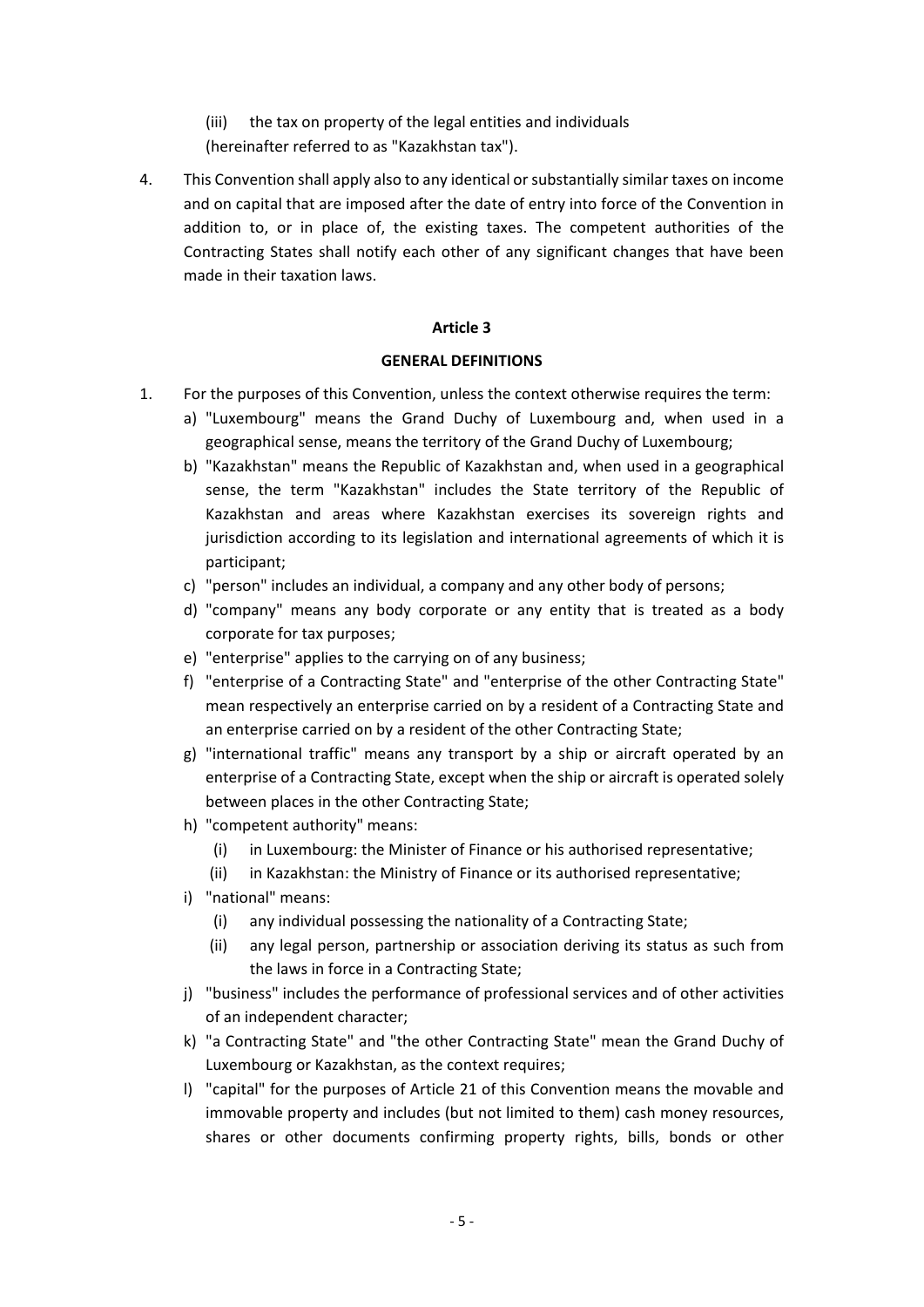liabilities, and also patents, trade marks, copyrights or other similar right or property;

- m) "pool" for the purposes of this Convention means also the union of persons or entities fulfilling co-exploitation of containerization in international transportation the exploitation's profit of which is directed into total fund and distributed according to an agreement on the creation of a pool.
- 2. As regards the application of the Convention at any time by a Contracting State, any term not defined therein shall, unless the context otherwise requires, have the meaning that it has at that time under the law of that State for the purposes of the taxes to which the Convention applies, any meaning under the applicable tax laws of that State prevailing over a meaning given to the term under other laws of that State.

### **Article 4**

#### **RESIDENT**

- 1. For the purposes of this Convention, the term "resident of a Contracting State" means any person who, under the laws of that State, is liable to tax therein by reason of his domicile, residence, citizenship, place of management or any other criterion of a similar nature, and also includes that State, any central and local authority thereof. This term, however, does not include any person who is liable to tax in that State in respect only of income from sources in that State or capital situated therein.
- 2. Where by reason of the provisions of paragraph 1 an individual is a resident of both Contracting States, then his status shall be determined as follows:
	- a) he shall be deemed to be a resident only of the State in which he has a permanent home available to him; if he has a permanent home available to him in both States, he shall be deemed to be a resident only of the State with which his personal and economic relations are closer (centre of vital interests);
	- b) if the State in which he has his centre of vital interests cannot be determined, or if he has not a permanent home available to him in either State, he shall be deemed to be a resident only of the State in which he has an habitual abode;
	- c) if he has an habitual abode in both States or in neither of them, he shall be deemed to be a resident only of the State of which he is a national;
	- d) if the residence status cannot be determined in accordance with the provisions of sub-paragraphs a) to c), the competent authorities of the Contracting States shall settle the question by mutual agreement.
- 3. Where by reason of the provisions of paragraph 1 a person other than an individual is a resident of both Contracting States, then it shall be deemed to be a resident only of the State in which its place of effective management is situated.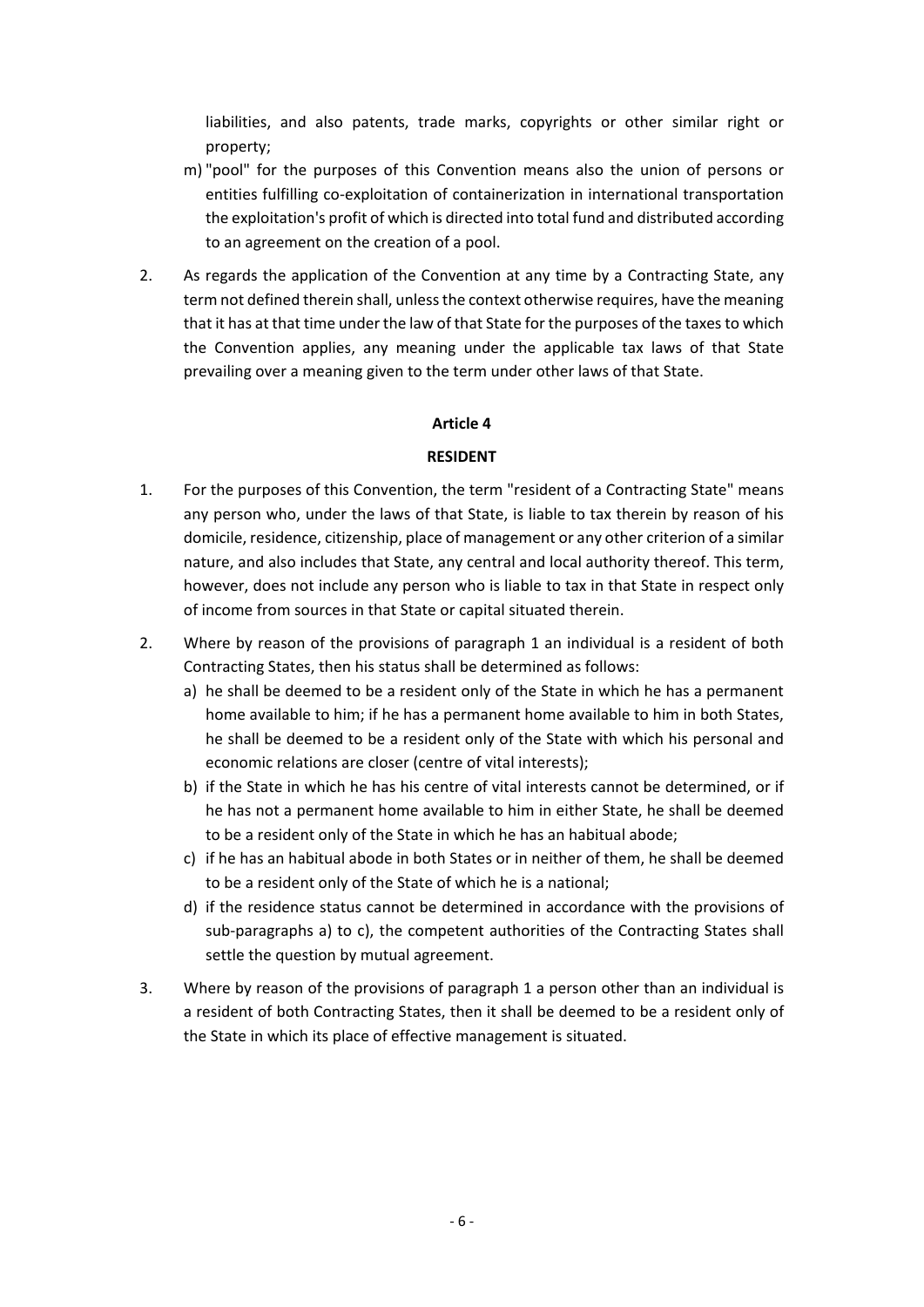### **PERMANENT ESTABLISHMENT**

- 1. For the purposes of this Convention, the term "permanent establishment" means a fixed place of business through which the business of an enterprise is wholly or partly carried on.
- 2. The term "permanent establishment" includes especially:
	- a) a place of management;
	- b) a branch;
	- c) an office;
	- d) a factory;
	- e) a workshop, and
	- f) a mine, a pit, an oil or gas well, a quarry, an installation, a structure or any other place of extraction or exploration of natural resources.
- 3. The term "permanent establishment" also encompasses:
	- a) a building site, a construction, installation or assembly project, or supervisory services connected therewith, but only if such site or project lasts more than 12 months, or such services continue for more than 12 months;
	- b) the furnishing of services, including consultancy services, by an enterprise of a Contracting State through employees or other personnel engaged by the enterprise for such purpose, but only where activities of that nature continue (for the same or a connected project) within the other Contracting State for more than 12 months.
- 4. Notwithstanding the preceding provisions of this Article, the term "permanent establishment" shall be deemed not to include:
	- a) the use of facilities solely for the purpose of storage, display or delivery of goods or merchandise belonging to the enterprise;
	- b) the maintenance of a stock of goods or merchandise belonging to the enterprise solely for the purpose of storage, display or delivery;
	- c) the maintenance of a stock of goods or merchandise belonging to the enterprise solely for the purpose of processing by another enterprise;
	- d) the maintenance of a fixed place of business solely for the purpose of purchasing goods or merchandise or of collecting Information, for the enterprise;
	- e) the maintenance of a fixed place of business solely for the purpose of carrying on, for the enterprise, any other activity of a preparatory or auxiliary character;
	- f) the maintenance of a fixed place of business solely for any combination of activities mentioned in sub-paragraphs a) to e), provided that the overall activity of the fixed place of business resulting from this combination is of a preparatory or auxiliary character.
- 5. Notwithstanding the provisions of paragraphs 1 and 2, where a person other than an agent of an independent status to whom paragraph 6 applies - is acting in a Contracting State on behalf of an enterprise of the other Contracting State, that enterprise shall be deemed to have permanent establishment in the first-mentioned Contracting State in respect of any activities which that person undertakes for the enterprise, if such person: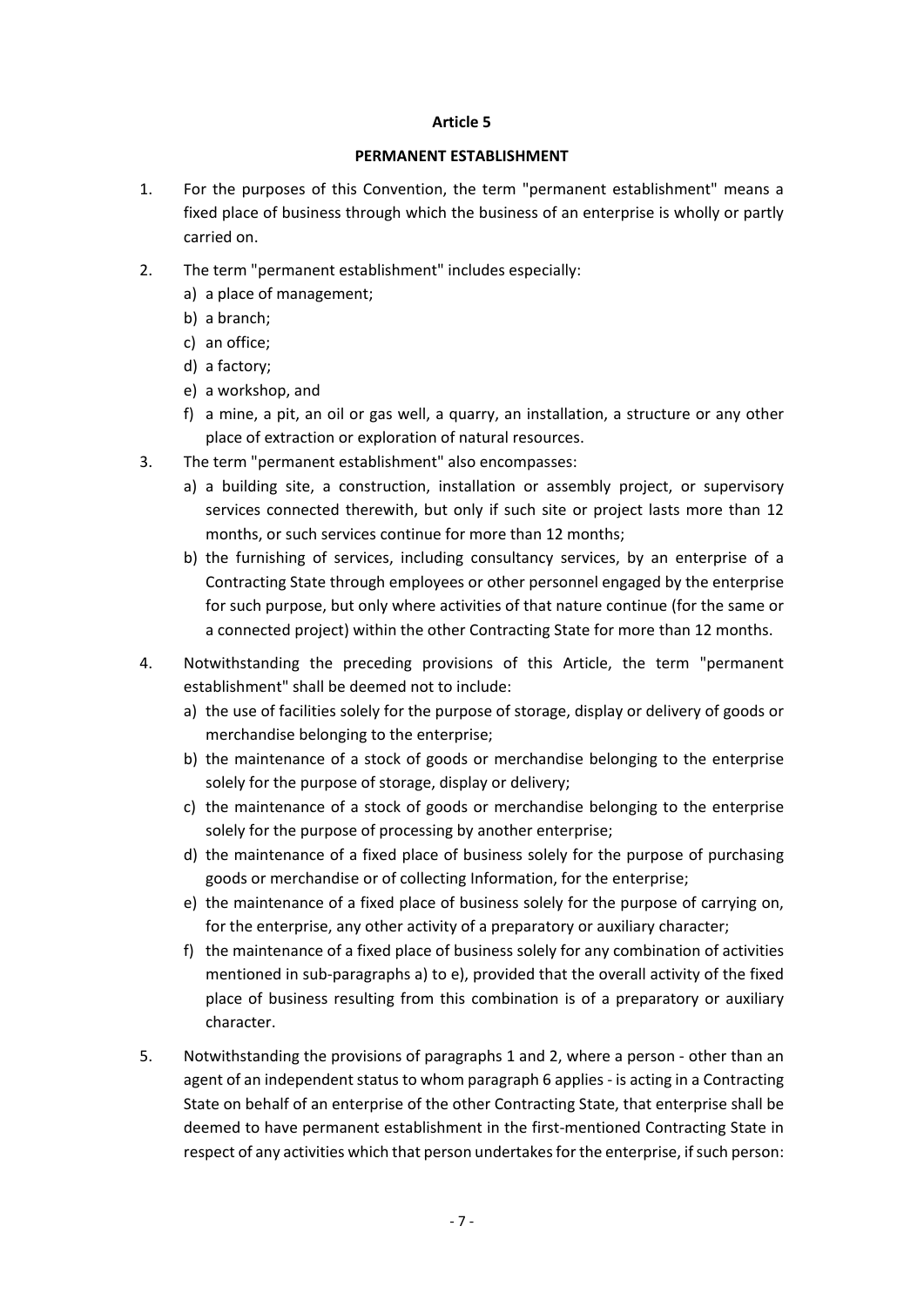- a) has and habitually exercises in that State an authority to conclude contracts in the name of the enterprise, unless the activities of such person are limited to those mentioned in paragraph 4 which, if exercised through a fixed place of business would not make this fixed place of business a permanent establishment under the provisions of that paragraph; or
- b) has no such authority, but habitually maintains in the first-mentioned State a stock of goods or merchandise from which he regularly delivers goods or merchandise on behalf of the enterprise. The provisions of the foregoing sentence shall not apply, unless it is proved that in order to avoid taxation in the first-mentioned State, such person undertakes not only the regular delivery of the goods or merchandise, but also undertakes virtually all the activities connected with the sale of the goods or merchandise except for the actual conclusion of the sales contract itself.
- 6. An enterprise shall not be deemed to have a permanent establishment in a Contracting State merely because it carries on business in that State through a broker, general commission agent or any other agent of an independent status, provided that such persons are acting in the ordinary course of their business.
- 7. The fact that a company which is a resident of a Contracting State controls or is controlled by a company which is a resident of the other Contracting State, or which carries on business in that other State (whether through a permanent establishment or otherwise), shall not of itself constitute either company a permanent establishment of the other.

# **INCOME FROM IMMOVABLE PROPERTY**

- 1. Income derived by a resident of a Contracting State from immovable property (including income from agriculture or forestry) situated in the other Contracting State may be taxed in that other State.
- 2. The term "immovable property" shall have the meaning which it has under the law of the Contracting State in which the property in question is situated. The term shall in any case include property accessory to immovable property, livestock and equipment used in agriculture and forestry, rights to which the provisions of general law respecting landed property apply, usufruct of immovable property and rights to variable or fixed payments as consideration for the working of, or the right to work, mineral deposits, sources and other natural resources; ships, boats and aircraft shall not be regarded as immovable property.
- 3. The provisions of paragraph 1 shall apply to income derived from the direct use, letting, or use in any other form of immovable property.
- 4. The provisions of paragraphs 1 and 3 shall also apply to the income from immovable property of an enterprise.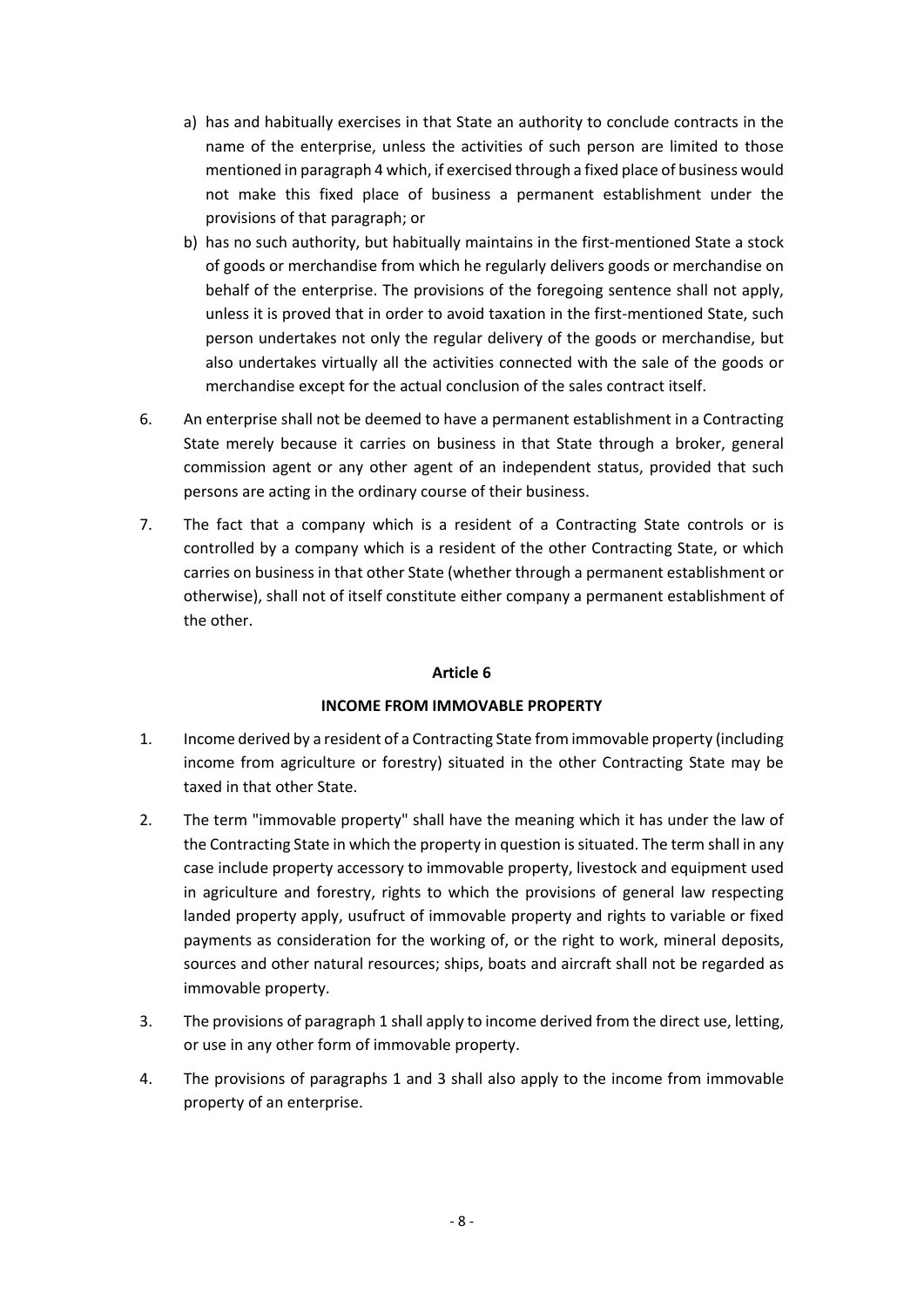#### **BUSINESS PROFITS**

- 1. The profits of an enterprise of a Contracting State shall be taxable only in that State unless the enterprise carries on business in the other Contracting State through a permanent establishment situated therein. If the enterprise carries on business as aforesaid, the profits of the enterprise may be taxed in the other State but only so much of them as is attributable to that permanent establishment.
- 2. In respect of paragraph 1 of this Article, profits derived from the sale of goods or merchandise of the same or similar kind as those sold, or from other business activities of the same or similar kind as those effected, through a permanent establishment, may be taxed in the State where the permanent establishment is situated but only so much of them as is attributable to that permanent establishment.
- 3. Subject to the provisions of paragraph 4, where an enterprise of a Contracting State carries on business in the other Contracting State through a permanent establishment situated therein, there shall in each Contracting State be attributed to that permanent establishment the profits which it might be expected to make if it were a distinct and separate enterprise engaged in the same or similar activities under the same or similar conditions and dealing wholly independently with the enterprise of which it is a permanent establishment.
- 4. In determining the profits of a permanent establishment, there shall be allowed as deductions properly documented expenses which are incurred for the purposes of the permanent establishment, including reasonably allocated executive and general administrative expenses so incurred, whether in the State in which the permanent establishment is situated or elsewhere.
- 5. No profits shall be attributed to a permanent establishment by reason of the mere purchase by that permanent establishment of goods or merchandise for the enterprise.
- 6. For the purposes of the preceding paragraphs, the profits to be attributed to the permanent establishment shall be determined by the same method year by year unless there is good and sufficient reason to the contrary.
- 7. Where profits include items of income which are dealt with separately in other Articles of this Convention, then the provisions of those Articles shall not be affected by the provisions of this Article.
- 8. This Article shall also apply to income from a participation in a partnership. It shall further apply to a remuneration received by a partner from the partnership for activities in the service of the partnership and for the granting of loans or the provisions of assets, where such remuneration is attributable under the tax law of the Contracting State in which the permanent establishment is situated to the income derived by a partner from that permanent establishment.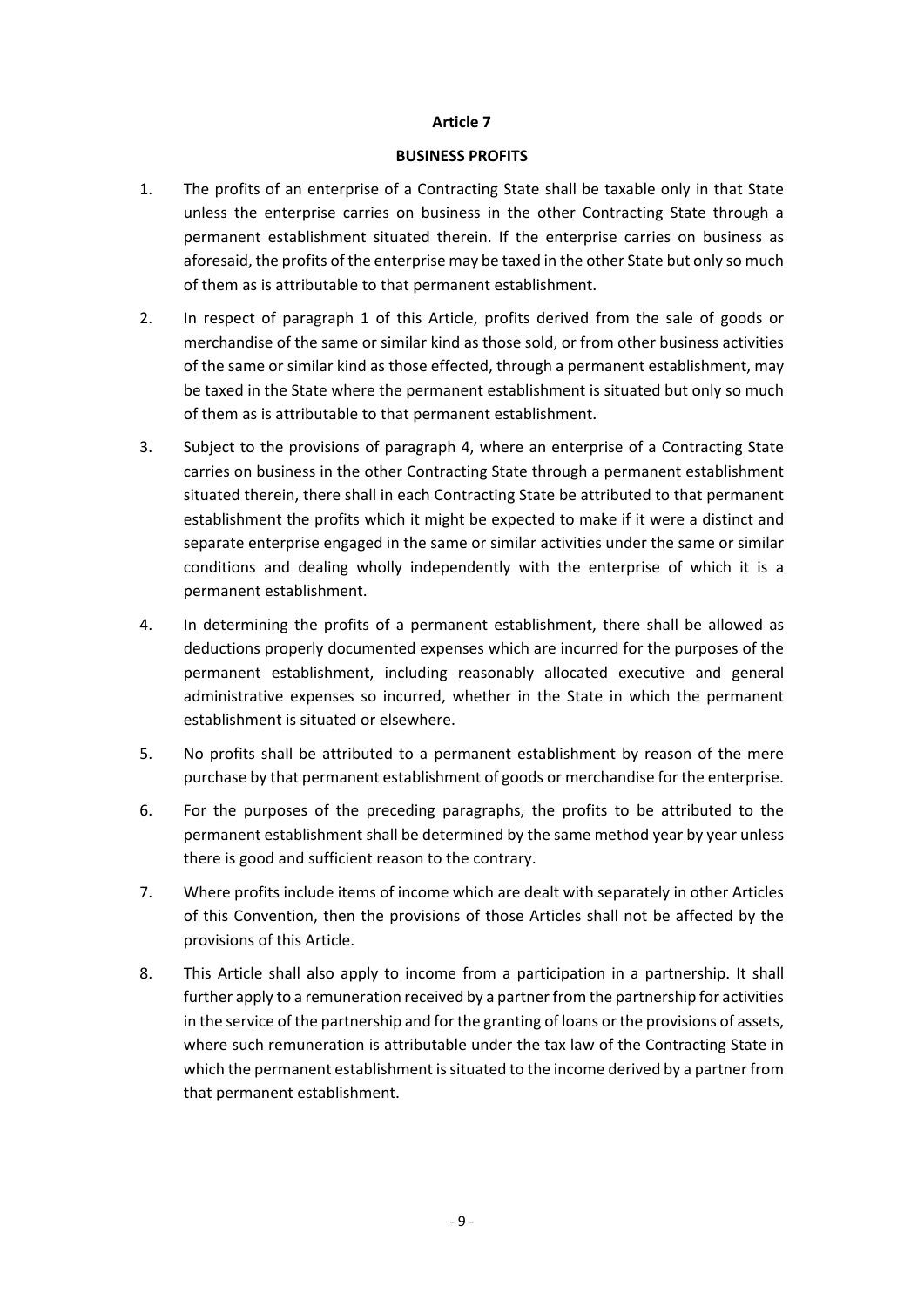### **SHIPPING AND AIR TRANSPORT**

- 1. Profits derived by a resident of a Contracting State from the operation of ships or aircraft in international traffic shall be taxable only in that Contracting State.
- 2. The provisions of paragraph 1 shall also apply to profits from the participation in a pool, a joint business or an international operating agency.

### **Article 9**

# **ASSOCIATED ENTERPRISES**

# 1. Where

- a) an enterprise of a Contracting State participates directly or indirectly in the management, control or capital of an enterprise of the other Contracting State, or
- b) the same persons participate directly or indirectly in the management, control or capital of an enterprise of a Contracting State and an enterprise of the other Contracting State,

and in cases mentioned in sub-paragraphs a) and b) conditions are made or imposed between the two enterprises in their commercial or financial relations which differ from those which would be made between independent enterprises, then any profits which would, but for those conditions, have accrued to one of the enterprises, but, by reason of those conditions, have not so accrued, may be included in the profits of that enterprise and taxed accordingly.

2. **[Replaced by paragraph 1 of Article 17 of the MLI]** [Where a Contracting State includes in the profits of an enterprise of that State - and taxes accordingly - profits on which an enterprise of the other Contracting State has been charged to tax in that other State and the profits so included are profits which would have accrued to the enterprise of the first-mentioned State if the conditions made between the two enterprises had been those which would have been made between independent enterprises, then that other State shall make an appropriate adjustment to the amount of the tax charged therein on those profits. In determining such adjustment, due regard shall be had to the other provisions of this Convention and the competent authorities of the Contracting States shall if necessary consult each other.]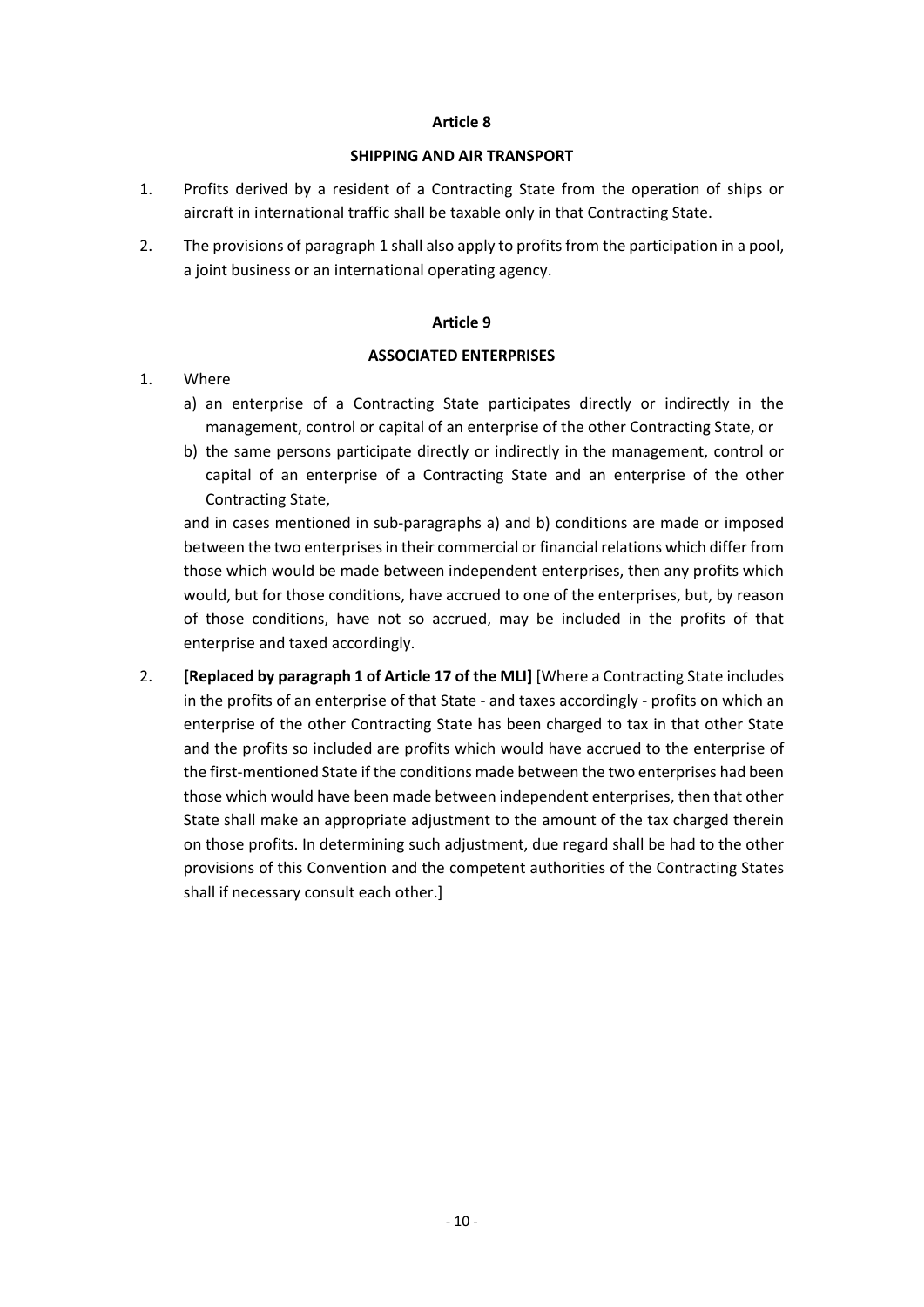*The following paragraph 1 of Article 17 of the MLI replaces paragraph 2 of Article 9 of this Convention:* 

ARTICLE 17 OF THE MLI – CORRESPONDING ADJUSTMENTS

Where a [*Contracting State*] includes in the profits of an enterprise of that [*Contracting State*] — and taxes accordingly — profits on which an enterprise of the other [*Contracting State*] has been charged to tax in that other [*Contracting State*] and the profits so included are profits which would have accrued to the enterprise of the first-mentioned [*Contracting State*] if the conditions made between the two enterprises had been those which would have been made between independent enterprises, then that other [*Contracting State*] shall make an appropriate adjustment to the amount of the tax charged therein on those profits. In determining such adjustment, due regard shall be had to the other provisions of [*the Convention*] and the competent authorities of the [*Contracting States*] shall if necessary consult each other.

# **Article 10**

# **DIVIDENDS**

- 1. Dividends paid by a company which is a resident of a Contracting State to a resident of the other Contracting State may be taxed in that other State.
- 2. However, such dividends may also be taxed in the Contracting State of which the company paying the dividends is a resident and according to the laws of that State, but if the beneficial owner of the dividends is a resident of the other Contracting State, the tax so charged shall not exceed:
	- a) 5 per cent of the gross amount of the dividends if the beneficial owner is a company (other than a partnership) which holds directly at least 15 per cent of the capital of the company paying the dividends;
	- b) 15 per cent of the gross amount of the dividends in all other cases.

This paragraph shall not affect the taxation of the company in respect of the profits out of which the dividends are paid.

- 3. The term "dividends" as used in this Article means income from shares, "jouissance" shares or "jouissance" rights, mining shares, founders' shares or other rights, not being debt-claims, participating in profits, as well as income from other corporate rights which is subjected to the same taxation treatment as income from shares by the laws of the State of which the company making the distribution is a resident, and the investor's share of the profit in a commercial, industrial, mining or craft undertaking, paid proportionally to the profits and by virtue of his capital outlay, as well as interest and payments on bonds, where, over and above the fixed rate of interest, a right of assignment is granted for supplementary interest varying according to the unretained earnings.
- 4. The provisions of paragraphs 1 and 2 shall not apply if the beneficial owner of the dividends, being a resident of a Contracting State, carries on business in the other Contracting State of which the company paying the dividends is a resident, through a permanent establishment situated therein, and the holding in respect of which the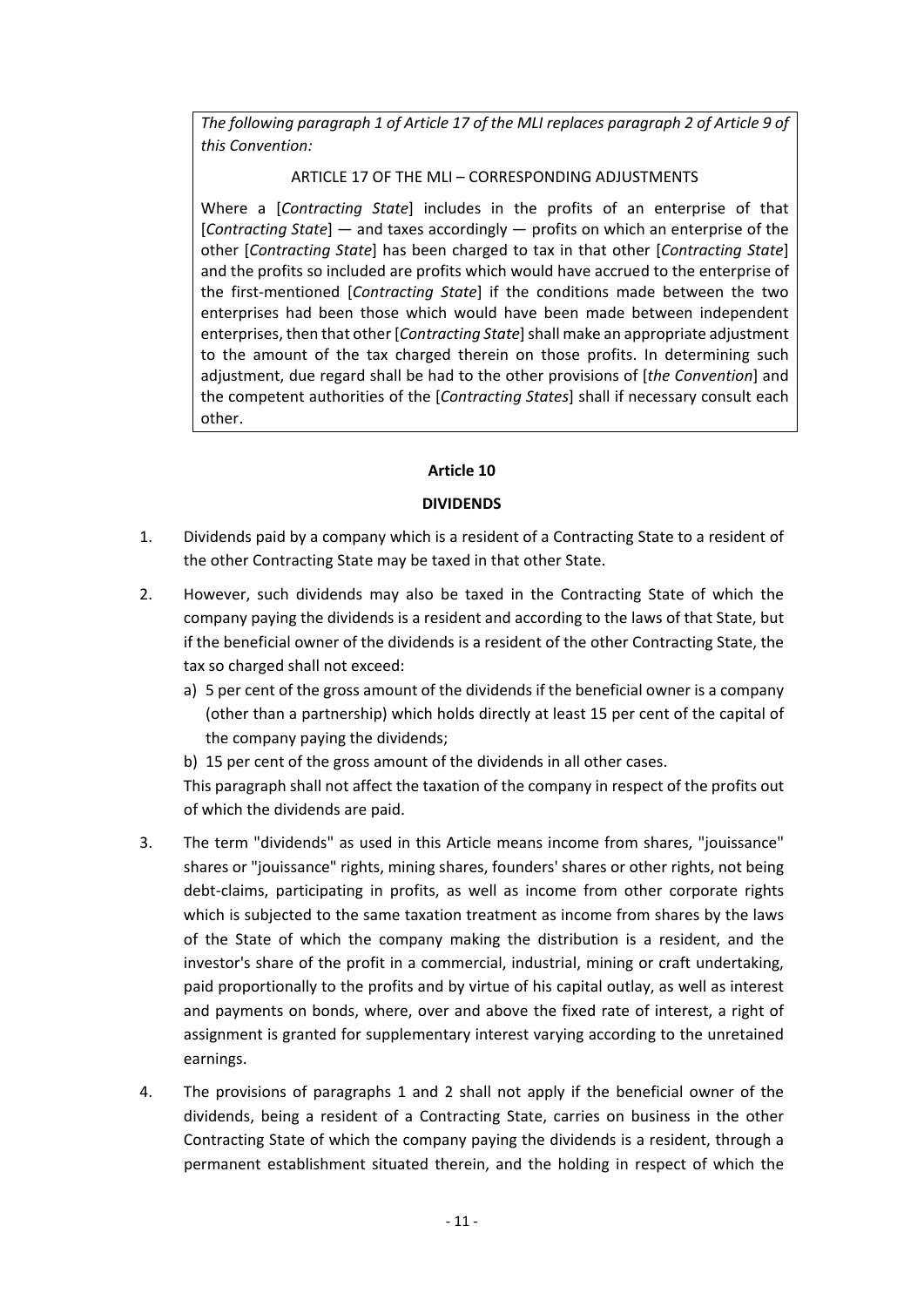dividends are paid is effectively connected with such permanent establishment. In such case the provisions of Article 7 shall apply.

- 5. Where a company which is a resident of a Contracting State derives profits or income from the other Contracting State, that other State may not impose any tax on the dividends paid by the company, except insofar as such dividends are paid to a resident of that other State or insofar as the holding in respect of which the dividends are paid is effectively connected with a permanent establishment situated in that other State, nor subject the company's undistributed profits to a tax on the company's undistributed profits, even if the dividends paid or the undistributed profits consist wholly or partly of profits or income arising in such other State.
- 6. Nothing in this Convention shall be construed as preventing a Contracting State from imposing a special tax on the profits of a company attributable to a permanent establishment in that State, in addition to the tax which would be chargeable on the profits of a company which is a national of that State, provided that any additional tax shall not exceed 10 per cent of the amount of such profits which have not been subjected to such additional tax in previous taxation years. For the purpose of this provision, the profits shall be determined after deducting there from all taxes, other than the additional tax referred to in this paragraph, imposed in the Contracting State in which the permanent establishment is situated.

# **Article 11**

# **INTEREST**

- 1. Interest arising in a Contracting State and paid to a resident of the other Contracting State may be taxed in that other State.
- 2. However, such interest may also be taxed in the Contracting State in which it arises and according to the laws of that State, but if the beneficial owner of the interest is a resident of the other Contracting State, the tax so charged shall not exceed 10 per cent of the gross amount of the interest.
- 3. Notwithstanding the provisions of paragraph 2:
	- (a) interest arising in the Republic of Kazakhstan shall be exempt from tax in the Republic of Kazakhstan if it is paid to:
		- (i) the Government of Luxembourg;
		- (ii) the local authorities of Luxembourg;
		- (iii) the Central Bank of Luxembourg;
		- (iv) the "Société Nationale de Crédit et d'Investissement";
		- (v) any other institutions wholly owned by the Government of Luxembourg as may be agreed between the competent authorities of the Contracting States;
	- (b) interest arising in Luxembourg shall be exempt from tax in Luxembourg if it is paid to:
		- (i) the Government of the Republic of Kazakhstan;
		- (ii) any central or local authorities of the Republic of Kazakhstan;
		- (iii) the National Bank of the Republic of Kazakhstan;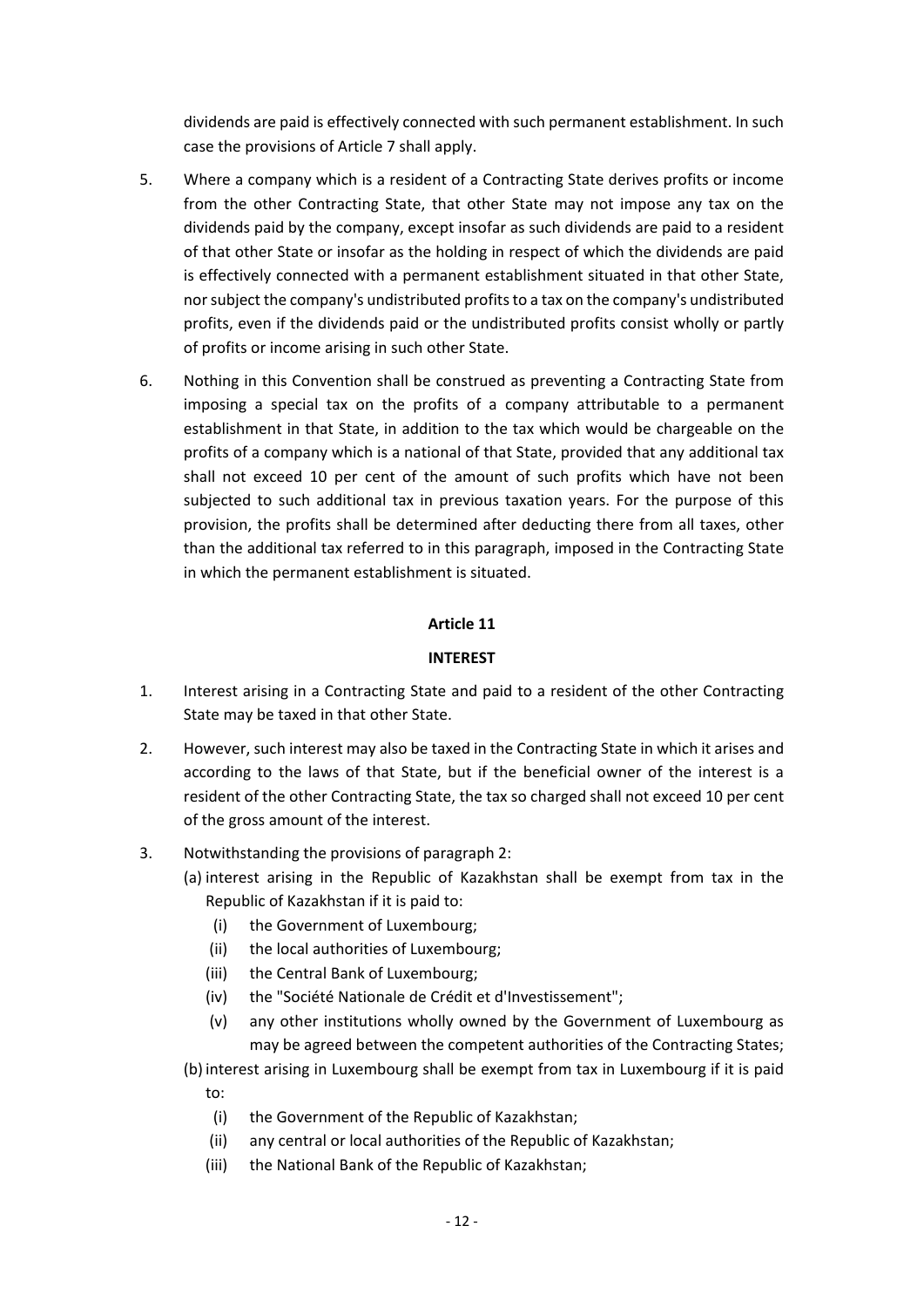- (iv) the Sustainable Development Fund "Kazyna";
- (v) any other institutions wholly owned by the Government of the Republic of Kazakhstan as may be agreed between the competent authorities of the Contracting States.
- 4. Notwithstanding the provisions of paragraph 2:
	- (a) interest arising in Kazakhstan and paid to a resident of Luxembourg shall be exempt from tax in Kazakhstan if it is paid in respect of a loan made, guaranteed or insured, or any other debt-claim or credit guaranteed or insured, by "l'Office du Ducroire";
	- (b) interest arising in Luxembourg and paid to a resident of Kazakhstan shall be exempt from tax in Luxembourg if it is paid in respect of a loan made, guaranteed or insured, or any other debt-claim or credit guaranteed or insured, by "State Insurance Corporation for the Insurance of Export Credit and Investment".
- 5. The term "interest" as used in this Article means income from debt-claims of every kind, whether or not secured by mortgage and whether or not carrying a right to participate in the debtor's profits, and in particular, income from government or state securities and income from bonds or debentures, including premiums and prizes attaching to such securities, bonds or debentures. However, the term "interest" shall not include income referred to in Article 10.
- 6. The provisions of paragraphs 1 and 2 shall not apply if the beneficial owner of the interest, being a resident of a Contracting State, carries on business in the other Contracting State in which the interest arises, through a permanent establishment situated therein, and the debt-claim in respect of which the interest is paid is effectively connected with such permanent establishment. In such case the provisions of Article 7 shall apply.
- 7. Interest shall be deemed to arise in a Contracting State when the payer is a resident of that State. Where, however, the person paying the interest, whether he is a resident of a Contracting State or not, has in a Contracting State a permanent establishment in connection with which the indebtedness on which the interest is paid was incurred, and such interest is borne by such permanent establishment, then such interest shall be deemed to arise in the State in which the permanent establishment is situated.
- 8. Where, by reason of a special relationship between the payer and the beneficial owner or between both of them and some other person, the amount of the interest, having regard to the debt-claim for which it is paid, exceeds the amount which would have been agreed upon by the payer and the beneficial owner in the absence of such relationship, the provisions of this Article shall apply only to the last-mentioned amount. In such case, the excess part of the payments shall remain taxable according to the laws of each Contracting State, due regard being had to the other provisions of this Convention.
- 9. **[Replaced by paragraph 1 of Article 7 of the MLI][1](#page-12-0)** [The provision of this Article shall not apply if it was the main purpose or one of the main purposes of any person

<u>.</u>

<span id="page-12-0"></span> $1$  In accordance with the ordering of the provisions of the 2017 OECD Model Tax Convention, refer to the box following Article 27 of the Convention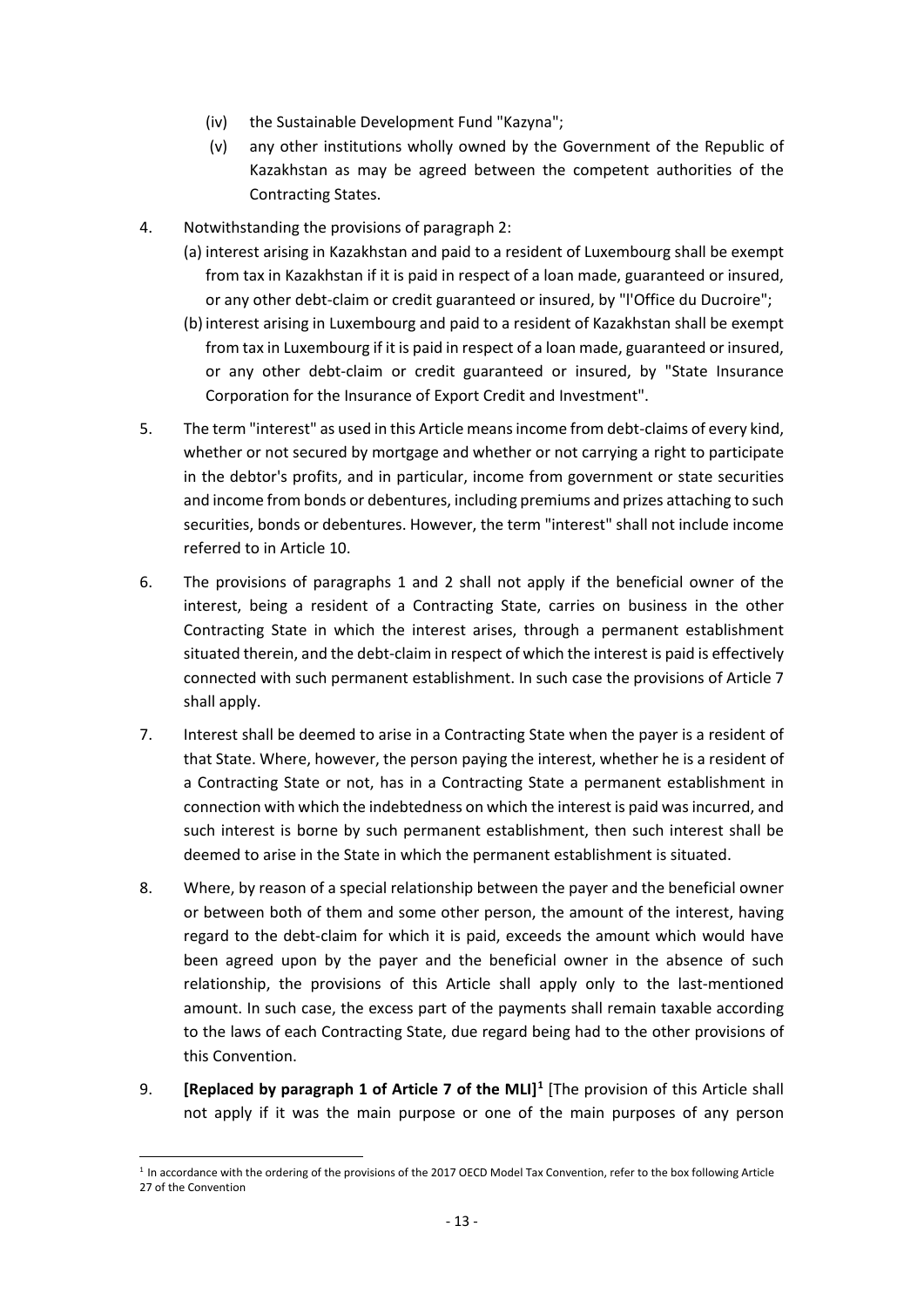concerned with the creation or assignment of the debt-claim in respect of which the interest is paid to take advantage of this Article by means of that creation or assignment.]

### **Article 12**

### **ROYALTIES**

- 1. Royalties arising in a Contracting State and paid to a resident of the other Contracting State may be taxed in that other Contracting State.
- 2. However, such royalties may also be taxed in the Contracting State in which they arise and according to the laws of that Contracting State, but if the beneficial owner of the royalties is a resident of the other Contracting State, the tax so charged shall not exceed 10 per cent of the gross amount of the royalties.
- 3. The term "royalties" as used in this Article means payments of any kind received as a consideration for the use of, or the right to use, any copyright of literary, artistic or scientific work including software, cinematograph films, any patent, trade mark, design or model, plan, secret formula or process, or for information concerning industrial, commercial or scientific experience, and payments for the use of, or the right to use, industrial, commercial or scientific equipment.
- 4. The provisions of paragraphs 1 and 2 shall not apply if the beneficial owner of the royalties, being a resident of a Contracting State, carries on business in the other Contracting State in which the royalties arise, through a permanent establishment situated therein, and the right or property in respect of which the royalties are paid is effectively connected with such permanent establishment. In such case the provisions of Article 7 shall apply.
- 5. Royalties shall be deemed to arise in a Contracting State when the payer is a resident of that State. Where, however, the person paying the royalties, whether he is a resident of a Contracting State or not, has in a Contracting State a permanent establishment with which the liability to pay the royalties was incurred and such royalties are borne by such permanent establishment, then such royalties shall be deemed to arise in the State in which the permanent establishment is situated.
- 6. Where, by reason of a special relationship between the payer and the beneficial owner or between both of them and some other person, the amount of the royalties, having regard to the use, right or information for which they are paid, exceeds the amount which would have been agreed upon by the payer and the beneficial owner in the absence of such relationship, the provisions of this Article shall apply only to the lastmentioned amount. In such case, the excess part of the payments shall remain taxable according to the laws of each Contracting State, due regard being had to the other provisions of this Convention.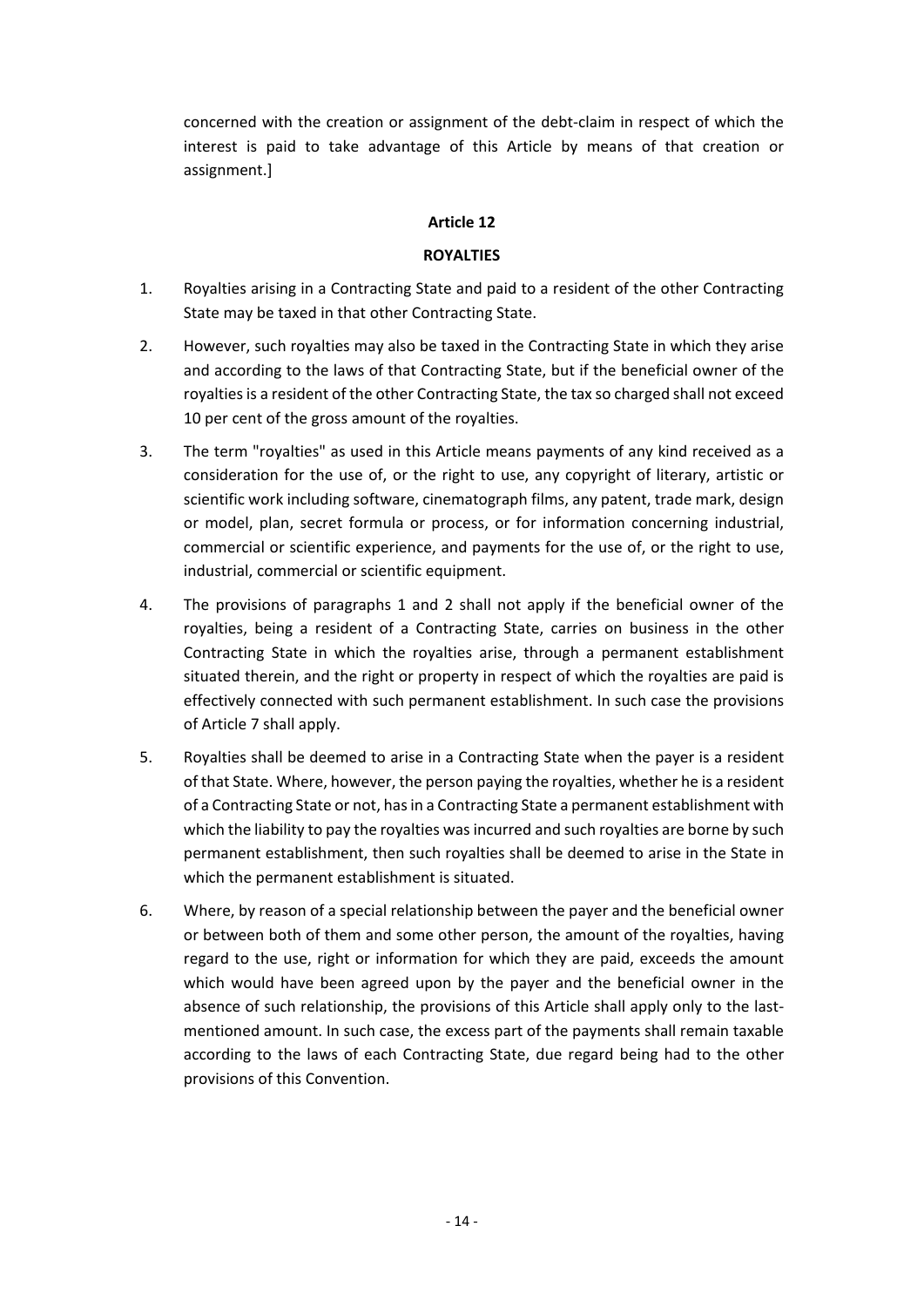7. **[Replaced by paragraph 1 of Article 7 of the MLI][2](#page-14-0)** [The provisions of this Article shall not apply if the main purpose or one of the main purposes of any person concerned with the creation or assignment of the rights in respect of which the royalties are paid to take advantage of this Article by means of that creation or assignment.]

# **Article 13**

# **CAPITAL GAINS**

- 1. Gains derived by a resident of a Contracting State from the alienation of immovable property referred to in Article 6 and situated in the other Contracting State may be taxed in that other State.
- 2. Gains from the alienation of movable property forming part of the business property of a permanent establishment which an enterprise of a Contracting State has in the other Contracting State, including such gains from the alienation of such a permanent establishment (alone or with the whole enterprise), may be taxed in that other State.
- 3. Gains derived by a resident of a Contracting State from the alienation of ships or aircraft operated in international traffic or movable property pertaining to the operation of such ships or aircraft shall be taxable only in that Contracting State.
- 4. Gains from the alienation of:
	- a) stocks, others than those substantially traded on regular basis on an approved Stock Exchange, participations or other rights in the capital of a company or other legal person (whether or not a resident of a Contracting State) the value of which consists principally of immovable property situated in a Contracting State; or
	- b) an interest in a partnership (whether or not a resident of a Contracting State) to the extent that it is attributable to real property situated in a Contracting State, may be taxed in that State.

For the purposes of this paragraph, the term "immovable property" includes the shares of a company referred to in subparagraph (a) or an interest in a partnership.

5. Gains derived from the alienation of any property other than that referred to in the preceding paragraphs, shall be taxable only in the Contracting State of which the alienator is a resident.

#### **Article 14**

#### **INCOME FROM EMPLOYMENT**

1. Subject to the provisions of Articles 15, 17 and 18, salaries, wages and other similar remuneration derived by a resident of a Contracting State in respect of an employment shall be taxable only in that State unless the employment is exercised in the other Contracting State. If the employment is so exercised, such remuneration as is derived therefrom may be taxed in that other State.

<span id="page-14-0"></span><sup>&</sup>lt;u>.</u>  $<sup>2</sup>$  In accordance with the ordering of the provisions of the 2017 OECD Model Tax Convention, refer to the box following Article</sup> 27 of the Convention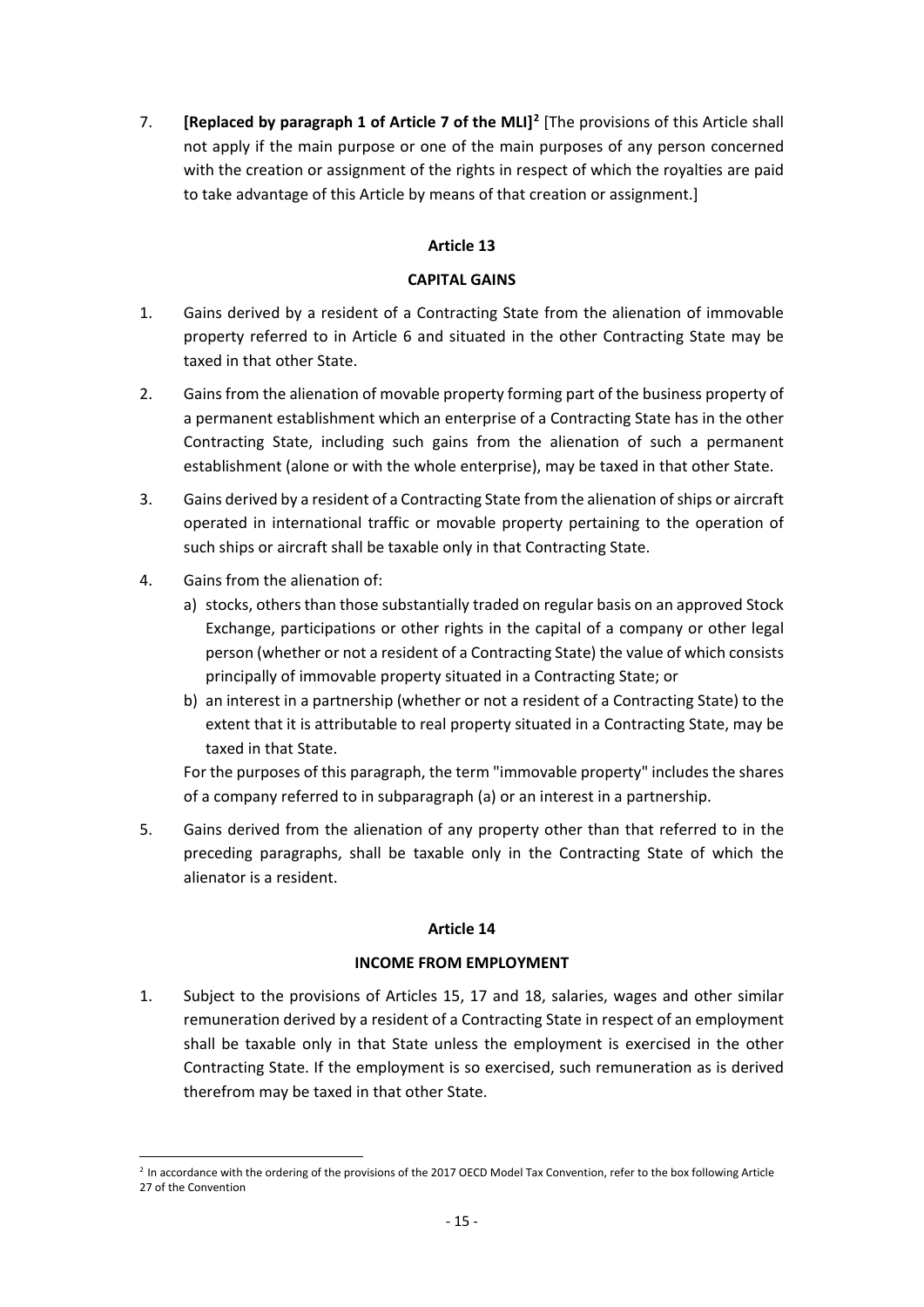- 2. Notwithstanding the provisions of paragraph 1, remuneration derived by a resident of a Contracting State in respect of an employment exercised in the other Contracting State shall be taxable only in the first-mentioned State if:
	- a) the recipient is present in the other State for a period or periods not exceeding in the aggregate 183 days in any twelve month period commencing or ending in the calendar year concerned, and
	- b) the remuneration is paid by, or on behalf of, an employer who is not a resident of the other State, and
	- c) the remuneration is not borne by a permanent establishment which the employer has in the other State.
- 3. Notwithstanding the preceding provisions of this Article, remuneration derived by a resident of a Contracting State from an employment exercised aboard a ship or aircraft operated in international traffic may be taxed in that Contracting State.

#### **DIRECTORS' FEES**

Directors' fees and other similar payments derived by a resident of a Contracting State in his capacity as a member of the board of directors of a company which is a resident of the other Contracting State may be taxed in that other State.

#### **Article 16**

#### **ARTISTES AND SPORTSPERSONS**

- 1. Notwithstanding the provisions of Articles 7 and 14, income derived by a resident of a Contracting State as an entertainer, such as a theatre, motion picture, radio or television artiste, or a musician, or as a sportsperson, from his personal activities as such exercised in the other Contracting State, may be taxed in that other State.
- 2. Where income in respect of personal activities exercised by an entertainer or a sportsperson in his capacity as such accrues not to the entertainer or sportsperson himself but to another person, that income may, notwithstanding the provisions of Articles 7 and 14, be taxed in the Contracting State in which the activities of the entertainer or sportsperson are exercised.

#### **Article 17**

#### **PENSIONS**

- 1. Subject to the provisions of paragraph 2 of Article 18, pensions and other similar remuneration paid to a resident of a Contracting State in consideration of past employment shall be taxable only in that State.
- 2. Notwithstanding the provisions of paragraph 1, pensions and other payments made under the social security legislation of a Contracting State shall be taxable only in that State.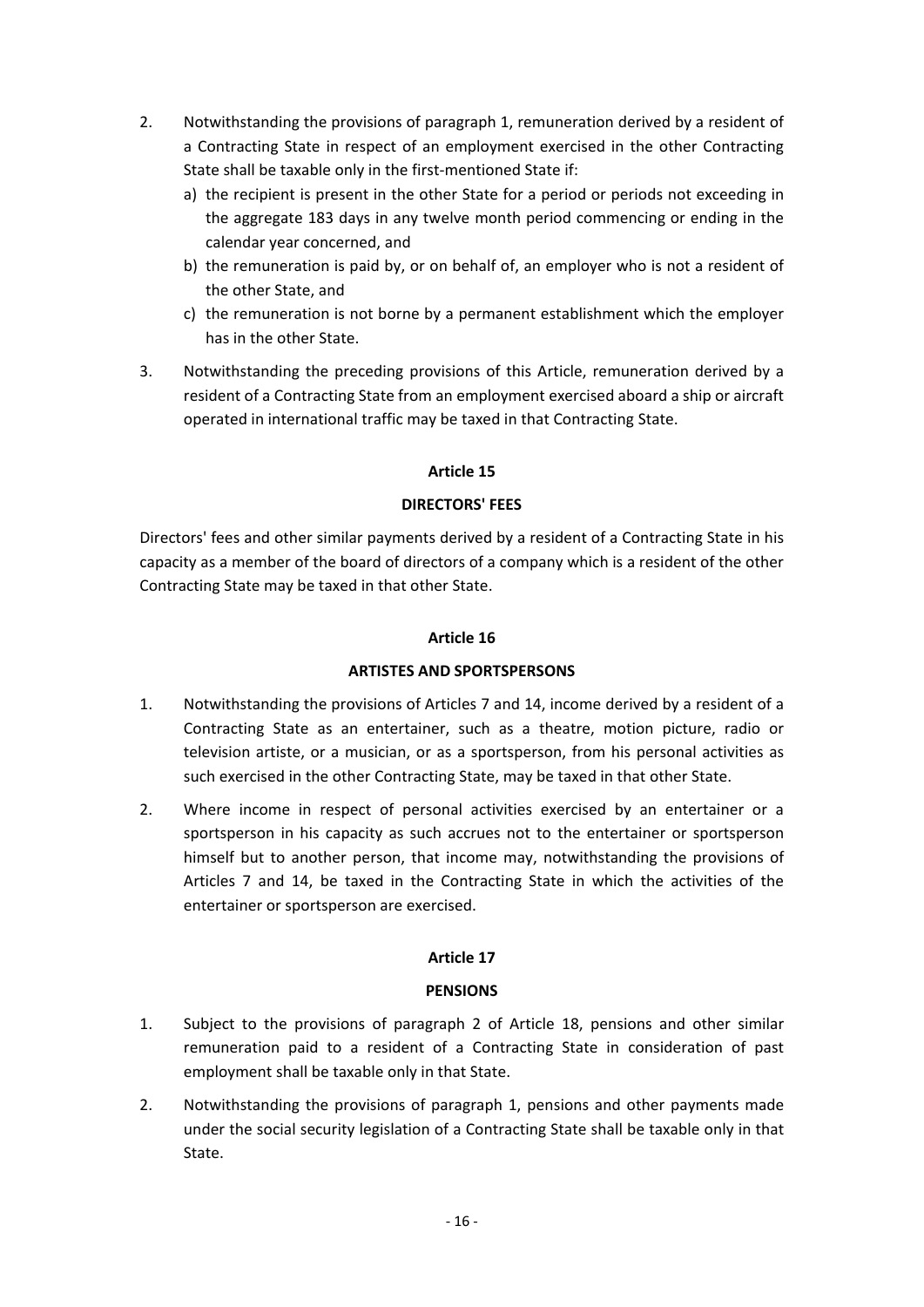3. Notwithstanding the provisions of paragraph 1, pensions and other similar remuneration (including lump-sum payments) arising in a Contracting State and paid to a resident of the other Contracting State shall be taxable only in the first-mentioned State, provided that such payments derive from contributions paid to or from provisions made under a pension scheme by the recipient or on his behalf and that these contributions, provisions or the pensions or other similar remuneration have been subjected to tax in the first-mentioned State under the ordinary rules of its tax laws.

### **Article 18**

### **GOVERNMENT SERVICE**

- 1. a) Salaries, wages and other similar remuneration, other than a pension, paid by a Contracting State or central or local authority thereof to an individual in respect of services rendered to that State or central or local authority shall be taxable only in that State.
	- b) However, such salaries, wages and other similar remuneration shall be taxable only in the other Contracting State if the services are rendered in that State and the individual is a resident of that State who :
		- (i) is a national of that State; or
		- (ii) did not become a resident of that State solely for the purpose of rendering the services.
- 2. a) Any pension paid by, or out of funds created by a Contracting State or central or a local authority thereof to an individual in respect of services rendered to that State or central or local authority shall be taxable only in that State.
	- b) However, such pension shall be taxable only in the other Contracting State if the individual is a resident of, and a national of, that State.
- 3. The provisions of Articles 14, 15, 16 and 17 shall apply to salaries, wages and other similar remuneration, and to pensions in respect of services rendered in connection with a business carried on by a Contracting State or central or a local authority thereof.

#### **Article 19**

#### **PROFESSORS, TEACHERS AND STUDENTS**

- 1. Payments which a student or business apprentice who is or was immediately before visiting a Contracting State a resident of the other Contracting State and who is present in the first-mentioned State solely for the purpose of his education or training receives for the purpose of his maintenance, education or training shall not be taxed in that State, provided that such payments arise from sources outside that State.
- 2. An individual who visits a Contracting State at the invitation of that State or of a university, college, school, museum or other cultural institution of that State or under an official programme of cultural exchange for a period not exceeding two years solely for the purpose of teaching, giving lectures or carrying out research at such institution and who is, or was immediately before that visit, a resident of the other Contracting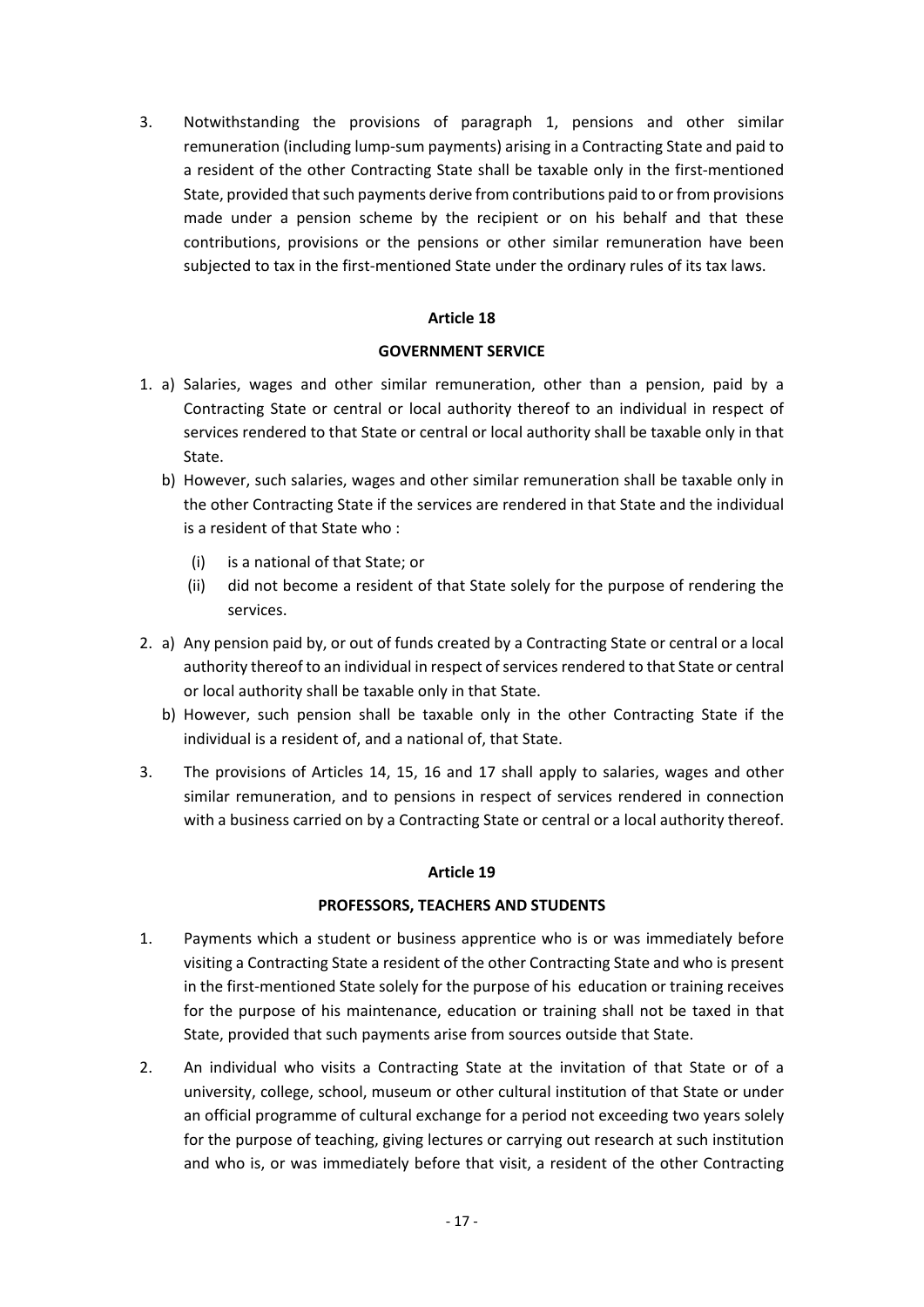State shall be exempt from tax in the, first-mentioned State on his remuneration for such activity, provided that such remuneration is derived by him from outside that State.

### **Article 20**

### **OTHER INCOME**

- 1. Items of income of a resident of a Contracting State, wherever arising, not dealt with in the foregoing Articles of this Convention shall be taxable only in that State.
- 2. The provisions of paragraph 1 shall not apply to income, other than income from immovable property as defined in paragraph 2 of Article 6, if the recipient of such income, being a resident of a Contracting State, carries on business in the other Contracting State through a permanent establishment situated therein, and the right or property in respect of which the income is paid is effectively connected with such permanent establishment. In such case the provisions of Article 7 shall apply.

# **Article 21**

# **CAPITAL**

- 1. Capital represented by immovable property referred to in Article 6, owned by a resident of a Contracting State and situated in the other Contracting State, may be taxed in that other State.
- 2. Capital represented by movable property forming part of the business property of a permanent establishment which an enterprise of a Contracting State has in the other Contracting State may be taxed in that other State.
- 3. Capital represented by ships and aircraft operated by a resident of a Contracting State in international traffic and by movable property pertaining to the operation of such ships or aircraft shall be taxable only in that Contracting State.
- 4. All other elements of capital of a resident of a Contracting State shall be taxable only in that State.

# **Article 22**

# **ELIMINATION OF DOUBLE TAXATION**

- 1. Subject to the provisions of the law of Luxembourg regarding the elimination of double taxation which shall not affect the general principle hereof, double taxation shall be eliminated as follows:
	- a) Where a resident of Luxembourg derives income or owns capital which, in accordance with the provisions of this Convention, may be taxed in Kazakhstan, Luxembourg shall, subject to the provisions of sub-paragraphs b) and c), exempt such income or capital from tax, but may, in order to calculate the amount of tax on the remaining income or capital of the resident, apply the same rates of tax as if the income or capital had not been exempted.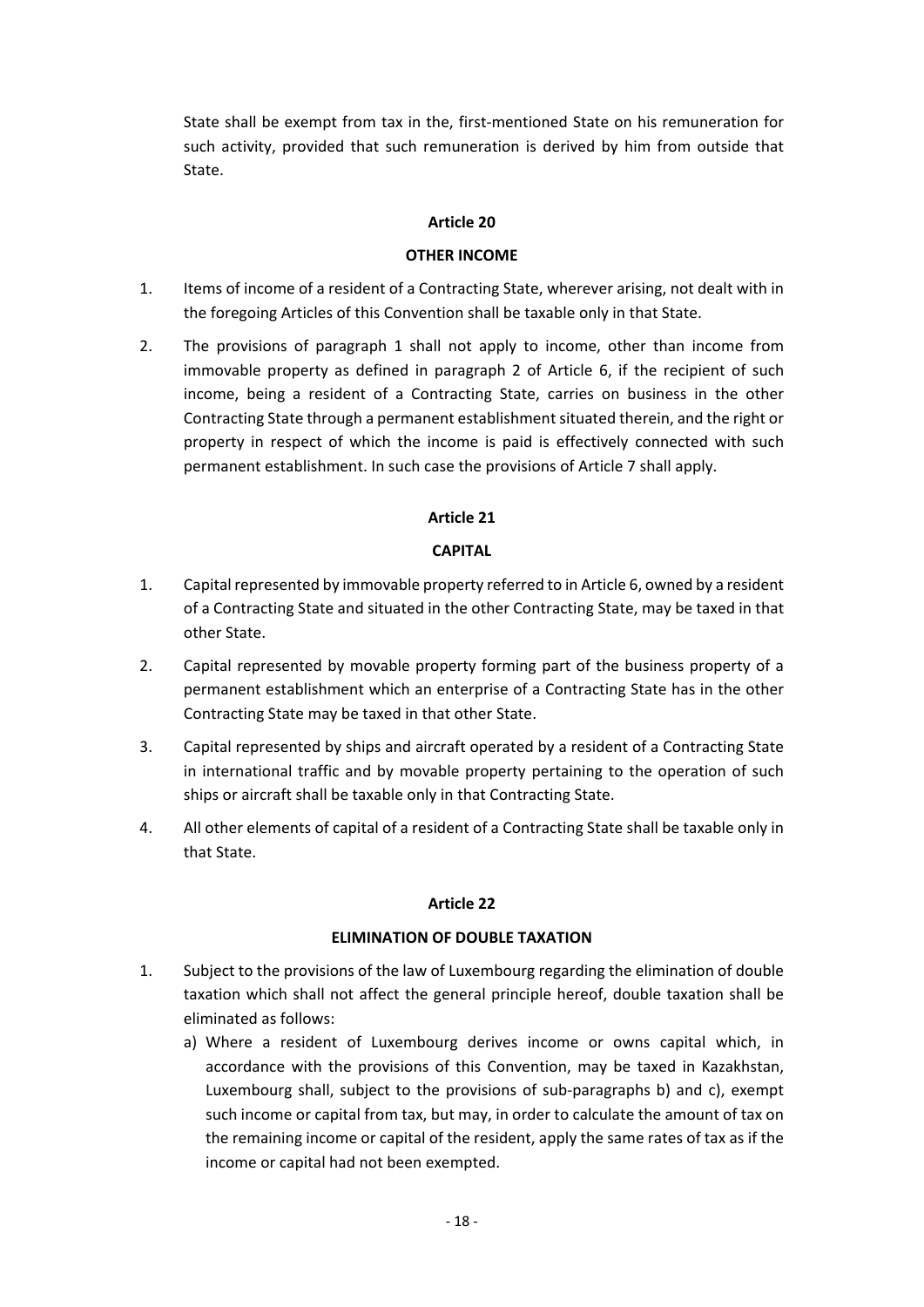- b) Where a resident of Luxembourg derives income which, in accordance with the provisions of Articles 10, 11, 12 and 16 may be taxed in Kazakhstan, Luxembourg shall allow as a deduction from the income tax on individuals or from the corporation tax of that resident an amount equal to the tax paid in Kazakhstan. Such deduction shall not, however, exceed that part of the tax, as computed before the deduction is given, which is attributable to such items of income derived from Kazakhstan.
- c) The provisions of sub-paragraph a) shall not apply to income derived or capital owned by a resident of Luxembourg where Kazakhstan applies the provisions of this Convention to exempt such income or capital from tax or applies the provisions of paragraph 2 of Articles 10, 11 or 12 to such income.
- 2. In the case of Kazakhstan, double taxation shall be avoided as follows:
	- a) Where a resident of Kazakhstan derives income or owns capital which, in accordance with the provisions of this Convention, may be taxed in Luxembourg, Kazakhstan shall allow:
		- i) as a deduction from the tax on the income of that resident, an amount equal to the income tax paid in Luxembourg;
		- ii) as a deduction from the tax on the capital of that resident, an amount equal to the capital tax paid in Luxembourg.

Such deduction in either case shall not, however, exceed that part of the income tax or capital tax, as computed before the deduction is given, which is attributable, as the case may be, to the income or the capital which may be taxed in Luxembourg.

b) Where in accordance with any provision of the Convention income derived or capital owned by a resident of Kazakhstan is exempt from tax in Kazakhstan, Kazakhstan may nevertheless, in calculating the amount of tax on the remaining income or capital of such resident, take into account the exempted income or capital.

# **Article 23**

# **NON-DISCRIMINATION**

- 1. Nationals of a Contracting State shall not be subjected in the other Contracting State to any taxation or any requirement connected therewith, which is other or more burdensome than the taxation and connected requirements to which nationals of that other State in the same circumstances, in particular with respect to residence, are or may be subjected.
- 2. The taxation on a permanent establishment which an enterprise of a Contracting State has in the other Contracting State shall not be less favourably levied in that other State than the taxation levied on enterprises of that other State carrying on the same activities. This provision shall not be construed as obliging a Contracting State to grant to residents of the other Contracting State any personal allowances, reliefs and reductions for taxation purposes on account of civil status or family responsibilities which it grants to its own residents.
- 3. Except where the provisions of paragraph 1 of Article 9, paragraph 8 of Article 11, or paragraph 6 of Article 12, apply, interest, royalties and other disbursements paid by an enterprise of a Contracting State to a resident of the other Contracting State shall, for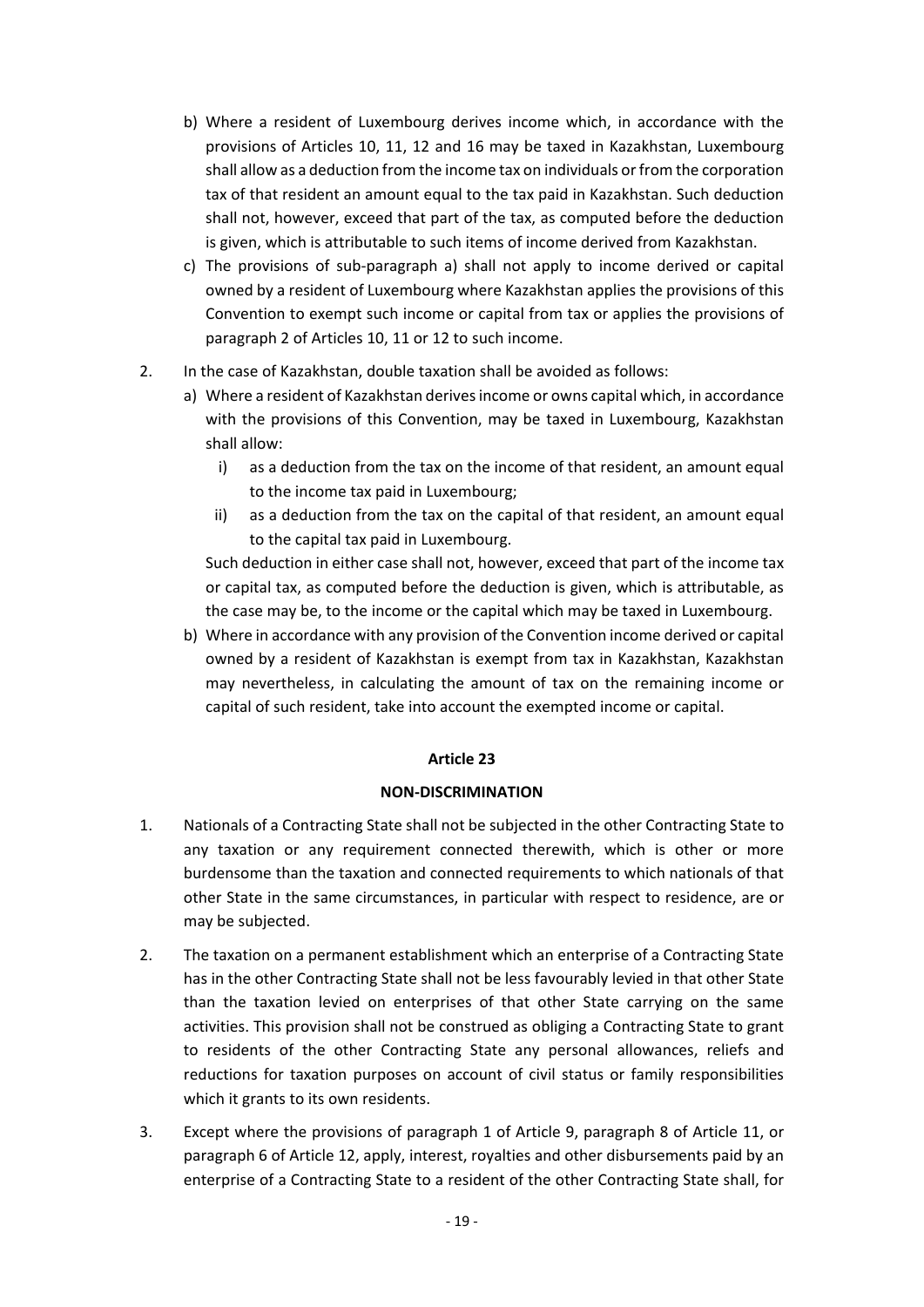the purpose of determining the taxable profits of such enterprise, be deductible under the same conditions as if they had been paid to a resident of the first-mentioned State. Similarly, any debts of an enterprise of a Contracting State to a resident of the other Contracting State shall, for the purpose of determining the taxable capital of such enterprise, be deductible under the same conditions as if they had been contracted to a resident of the first-mentioned State.

- 4. Enterprises of a Contracting State, the capital of which is wholly or partly owned or controlled, directly or indirectly, by one or more residents of the other Contracting State, shall not be subjected in the first-mentioned State to any taxation or any requirement connected therewith which is other or more burdensome than the taxation and connected requirements to which other similar enterprises of the firstmentioned State are or may be subjected.
- 5. The provisions of this Article shall apply to taxes covered by this Convention.

# **Article 24**

# **MUTUAL AGREEMENT PROCEDURE**

1. **[The first sentence of paragraph 1 of Article 24 of this Convention is replaced by the first sentence of paragraph 1 of Article 16 of the MLI]** [Where a person considers that the actions of one or both of the Contracting States result or will result for him in taxation not in accordance with the provisions of this Convention, he may, irrespective of the remedies provided by the domestic law of those States, present his case to the competent authority of the Contracting State of which he is a resident or, if his case comes under paragraph 1 of Article 23, to that of the Contracting State of which he is a national.]

*The following first sentence of paragraph 1 of Article 16 of the MLI replaces the first sentence of paragraph 1 of Article 24 of this Convention:[3](#page-19-0)*

ARTICLE 16 OF THE MLI – MUTUAL AGREEMENT PROCEDURE

Where a person considers that the actions of one or both of the [*Contracting States*] result or will result for that person in taxation not in accordance with the provisions of [*this Convention*], that person may, irrespective of the remedies provided by the domestic law of those [*Contracting States*], present the case to the competent authority of either [*Contracting State*].

The case must be presented within three years from the first notification of the action resulting in taxation not in accordance with the provisions of the Convention.

2. The competent authority shall endeavour, if the objection appears to it to be justified and if it is not itself able to arrive at a satisfactory solution, to resolve the case by mutual

<span id="page-19-0"></span><sup>-</sup><sup>3</sup> In accordance with paragraph 4 of Article 35 of the MLI, Article 16 of the MLI has effect with respect to this Convention for a case presented to the competent authority of a Contracting State on or after 1 October 2020, except for cases that were not eligible to be presented as of that date under the Convention prior to its modification by the MLI, without regard to the taxable period to which the case relates.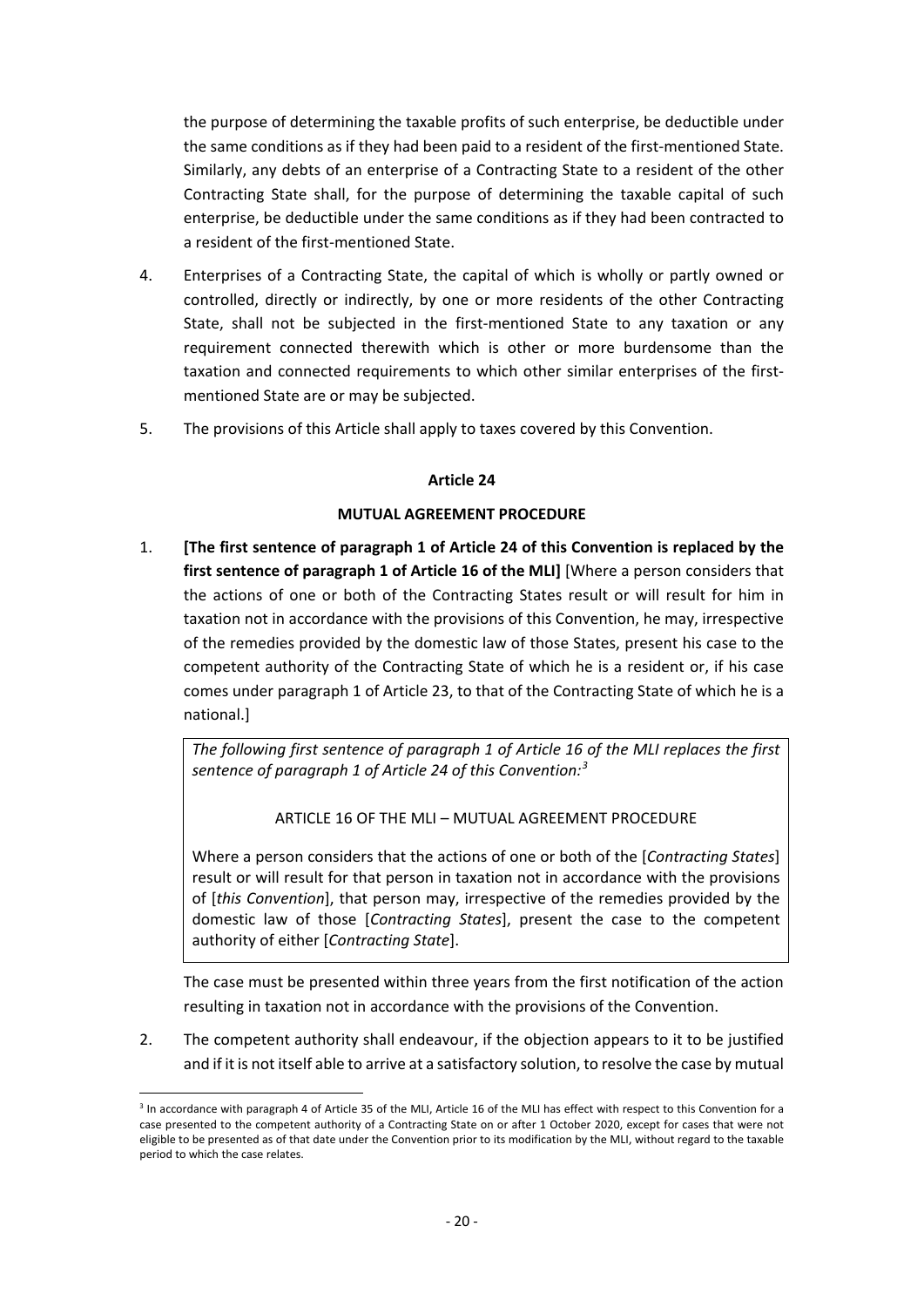agreement with the competent authority of the other Contracting State, with a view to the avoidance of taxation which is not in accordance with the Convention. Any agreement reached shall be implemented notwithstanding any time limits in the domestic law of the Contracting States.

- 3. The competent authorities of the Contracting States shall endeavour to resolve by mutual agreement any difficulties or doubts arising as to the interpretation or application of the Convention. They may also consult together for the elimination of double taxation in cases not provided for in the Convention.
- 4. The competent authorities of the Contracting States may communicate with each other directly, including through a joint commission consisting of themselves or their representatives, for the purpose of reaching an agreement in the sense of the preceding paragraphs.

# **Article 25**

### **EXCHANGE OF INFORMATION**

- 1. The competent authorities of the Contracting States shall exchange such information as is foreseeably relevant for carrying out the provisions of this Convention or to the administration or enforcement of the domestic laws concerning taxes of every kind and description imposed on behalf of the Contracting States, or of their central or local authorities, insofar as the taxation thereunder is not contrary to the Convention. The exchange of information is not restricted by Article 1.
- 2. Any information received under paragraph 1 by a Contracting State shall be treated as secret in the same manner as information obtained under the domestic laws of that State and shall be disclosed only to persons or authorities (including courts and administrative bodies) concerned with the assessment or collection of, the enforcement or prosecution in respect of, the determination of appeals in relation to the taxes referred to in paragraph 1, or the oversight of the above. Such persons or authorities shall use the information only for such purposes. They may disclose the information in public court proceedings or in judicial decisions.
- 3. In no case shall the provisions of paragraphs 1 and 2 be construed so as to impose on a Contracting State the obligation:
	- a) to carry out administrative measures at variance with the laws and administrative practice of that or of the other Contracting State;
	- b) to supply information which is not obtainable under the laws or in the normal course of the administration of that or of the other Contracting State;
	- c) to supply information which would disclose any trade, business, industrial, commercial or professional secret or trade process, or information the disclosure of which would be contrary to public policy (ordre public).
- 4. If information is requested by a Contracting State in accordance with this Article, the other Contracting State shall use its information gathering measures to obtain the requested information, even though that other State may not need such information for its own tax purposes. The obligation contained in the preceding sentence is subject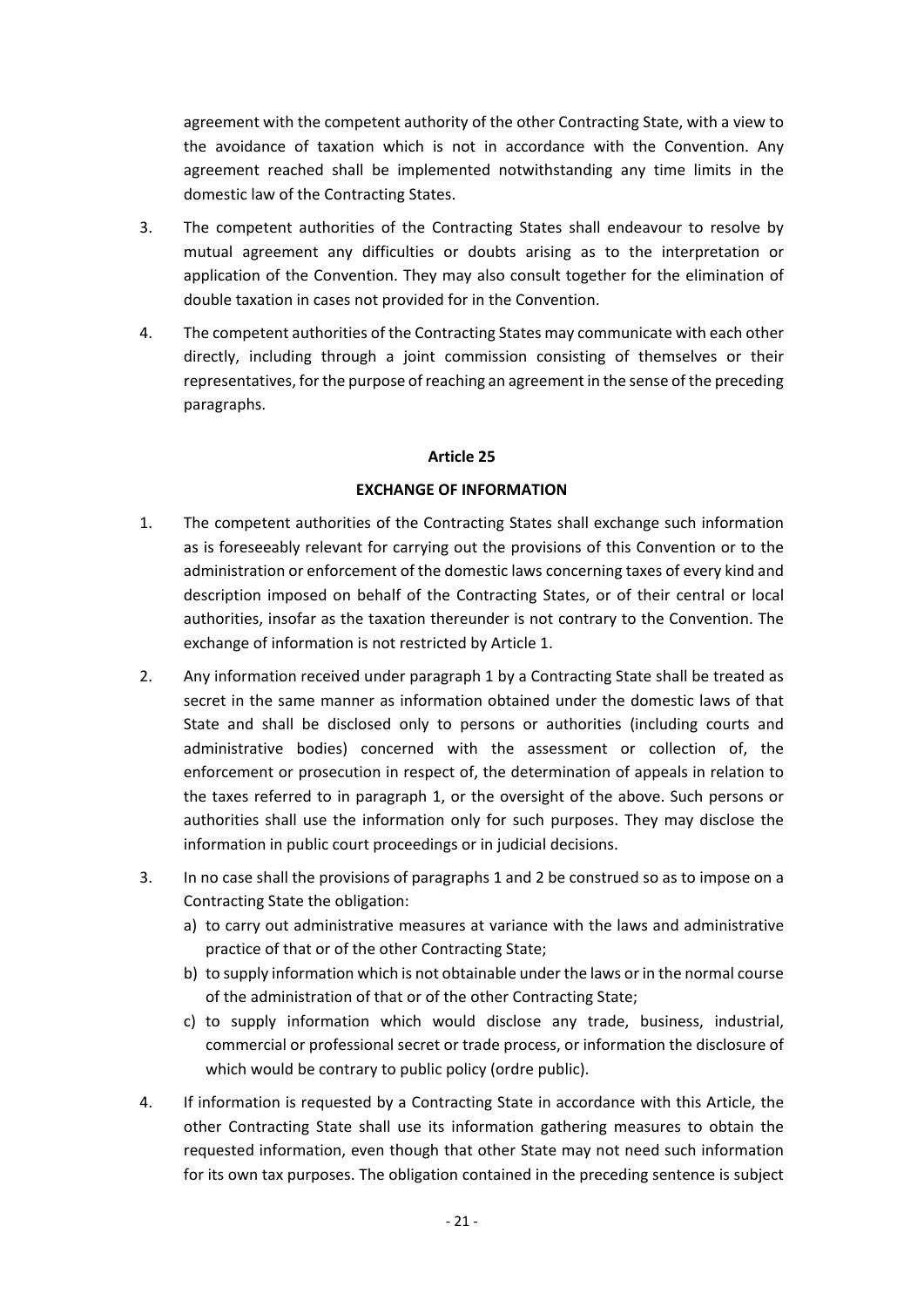to the limitations of paragraph 3 but in no case shall such limitations be construed to permit a Contracting State to decline to supply information solely because it has no domestic interest in such information.

5. In no case shall the provisions of paragraph 3 be construed to permit a Contracting State to decline to supply information upon request solely because the information is held by a bank, other financial institution, nominee or person acting in an agency or a fiduciary capacity or because it relates to ownership interests in a person.

### **Article 26**

# **ASSISTANCE IN THE COLLECTION OF TAXES**

- 1. The Contracting States shall lend assistance to each other in the collection of revenue claims. This assistance is restricted by Articles 1 and 2. The competent authorities of the Contracting States may by mutual agreement settle the mode of application of this Article.
- 2. The term "revenue claim" as used in this Article means an amount owed in respect of taxes as referred to in Article 2, insofar as the taxation thereunder is not contrary to this Convention or any other international agreement to which the Contracting States are parties, as well as interest, administrative penalties and costs of collection or conservancy related to such amount.
- 3. When a revenue claim of a Contracting State is enforceable under the laws of that State and is owed by a person who, at that time, cannot, under the laws of that State, prevent its collection, that revenue claim shall, at the request of the competent authority of that State, be accepted for purposes of collection by the competent authority of the other Contracting State. That revenue claim shall be collected by that other State in accordance with the provisions of its laws applicable to the enforcement and collection of its own taxes as if the revenue claim were a revenue claim of that other State.
- 4. When a revenue claim of a Contracting State is a claim in respect of which that State may, under its law, take measures of conservancy with a view to ensure its collection, that revenue claim shall, at the request of the competent authority of that State, be accepted for purposes of taking measures of conservancy by the competent authority of the other Contracting State. That other State shall take measures of conservancy in respect of that, revenue claim in accordance with the provisions of its laws as if the revenue claim were a revenue claim of that other State even if, at the time when such measures are applied, the revenue claim is not enforceable in the first-mentioned State or is owed by a person who has a right to prevent its collection.
- 5. Notwithstanding the provisions of paragraphs 3 and 4, a revenue claim accepted by a Contracting State for purposes of paragraph 3 or 4 shall not, in that State, be subject to the time limits or accorded any priority applicable to a revenue claim under the laws of that State by reason of its nature as such. In addition, a revenue claim accepted by a Contracting State for the purposes of paragraphs 3 or 4 shall not, in that State, have any priority applicable to that revenue claim under the laws of the other Contracting State.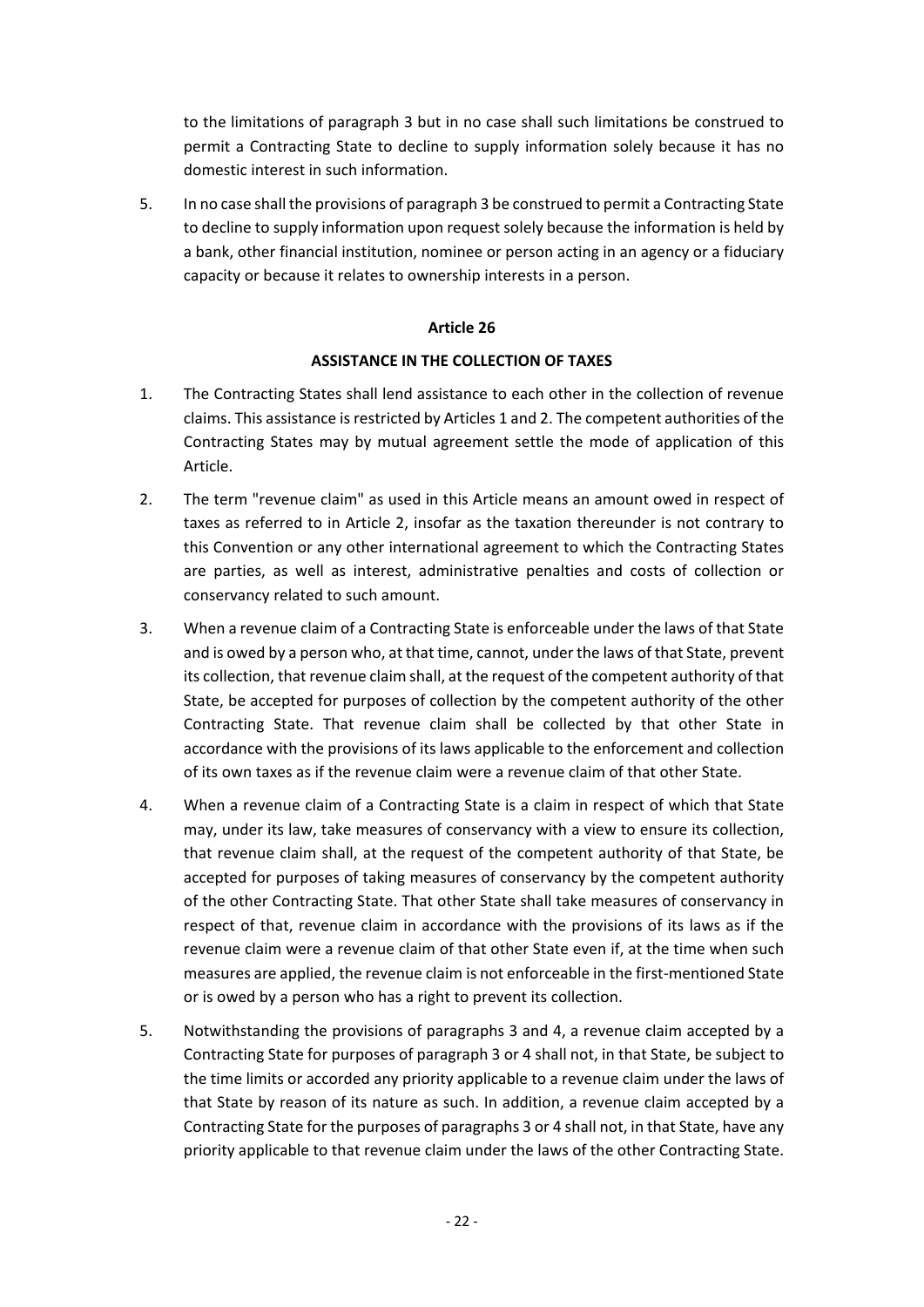- 6. Proceedings with respect to the existence, validity or the amount of a revenue claim of a Contracting State shall not be brought before the courts or administrative bodies of the other Contracting State.
- 7. Where, at any time after a request has been made by a Contracting State under paragraphs 3 or 4 and before the other Contracting State has collected and remitted the relevant revenue claim to the first-mentioned State, the relevant revenue claim ceases to be:
	- a) in the case of a request under paragraph 3, a revenue claim of the first-mentioned State that is enforceable under the laws of that State and is owed by a person who, at that time, cannot, under the laws of that State, prevent its collection, or
	- b) in the case of a request under paragraph 4, a revenue claim of the first-mentioned State in respect of which that State may, under its laws, take measures of conservancy with a view to ensure its collection, the competent authority of the first-mentioned State shall promptly notify the competent authority of the other State of that fact and, at the option of the other State, the first-mentioned State shall either suspend or withdraw its request.
- 8. In no case shall the provisions of this Article be construed so as to impose on a Contracting State the obligation:
	- a) to carry out administrative measures at variance with the laws and administrative practice of that or of the other Contracting State;
	- b) to carry out measures which would be contrary to public policy (ordre public);
	- c) to provide assistance if the other Contracting State has not pursued all reasonable measures of collection or conservancy, as the case may be, available under its laws or administrative practice;
	- d) to provide assistance in those cases where the administrative burden for that State is clearly disproportionate to the benefit to be derived by the other Contracting State.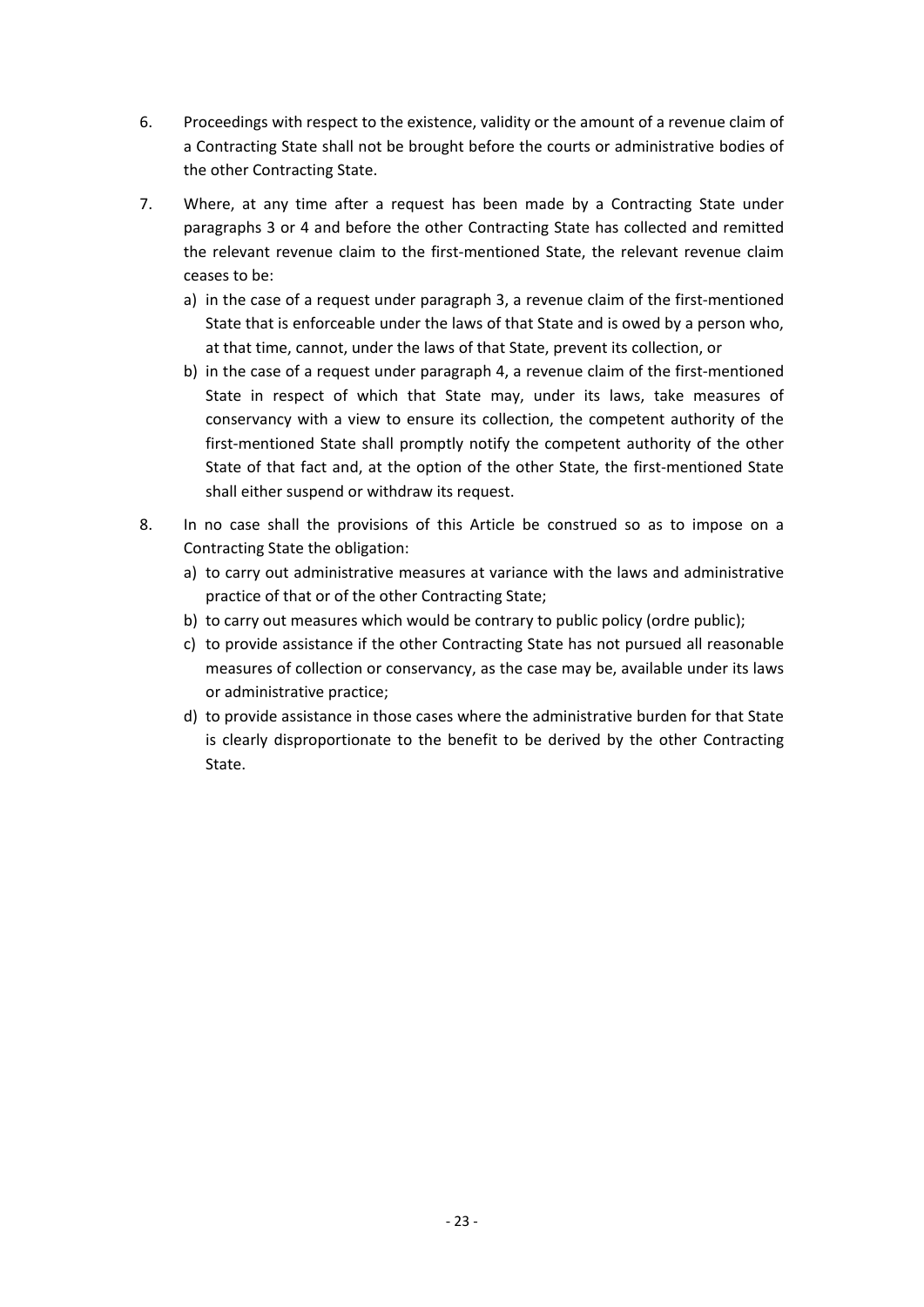### **MEMBERS OF DIPLOMATIC MISSIONS AND CONSULAR POSTS**

Nothing in this Convention shall affect the fiscal privileges of members of diplomatic missions or consular posts under the general rules of international law or under the provisions of special agreements.

*The following paragraph 1 of Article 7 of the MLI replaces paragraph 9 of Article 11 and paragraph 7 of Article 12 of this Convention :*

ARTICLE 7 OF THE MLI – PREVENTION OF TREATY ABUSE

(Principal purposes test provision)

Notwithstanding any provisions of [the Convention], a benefit under [the Convention] shall not be granted in respect of an item of income or capital if it is reasonable to conclude, having regard to all relevant facts and circumstances, that obtaining that benefit was one of the principal purposes of any arrangement or transaction that resulted directly or indirectly in that benefit, unless it is established that granting that benefit in these circumstances would be in accordance with the object and purpose of the relevant provisions of [*the Convention*].

# **Article 28**

# **EXCLUSION OF CERTAIN COMPANIES**

This Convention shall not apply to holding companies within the meaning of special Luxembourg laws, currently the Act of 31 July 1929 and the Decree of 17 December 1938, neither shall it apply to income derived from such companies by a resident of Kazakhstan nor to shares or other rights in such companies owned by such a person.

# **Article 29**

# **ENTRY INTO FORCE**

- 1. This Convention shall be ratified and shall enter into force on the date of receipt of the latter notification on performance by the Contracting States of their domestic legal procedures necessary for its entry into force.
- 2. This Convention shall be applicable:
	- a) in respect of taxes withheld at source, to income derived on or after 1 January of the calendar year next following the year in which the Convention enters into force;
	- b) in respect of other taxes on income, and taxes on capital, to taxes chargeable for any taxable year beginning on or after 1 January of the calendar year next following the year in which the Convention enters into force.

# **Article 30**

# **AMENDMENTS**

By mutual consent of the Contracting States, modifications and additions to this Convention can be made by protocols, which shall form integral part of this Convention.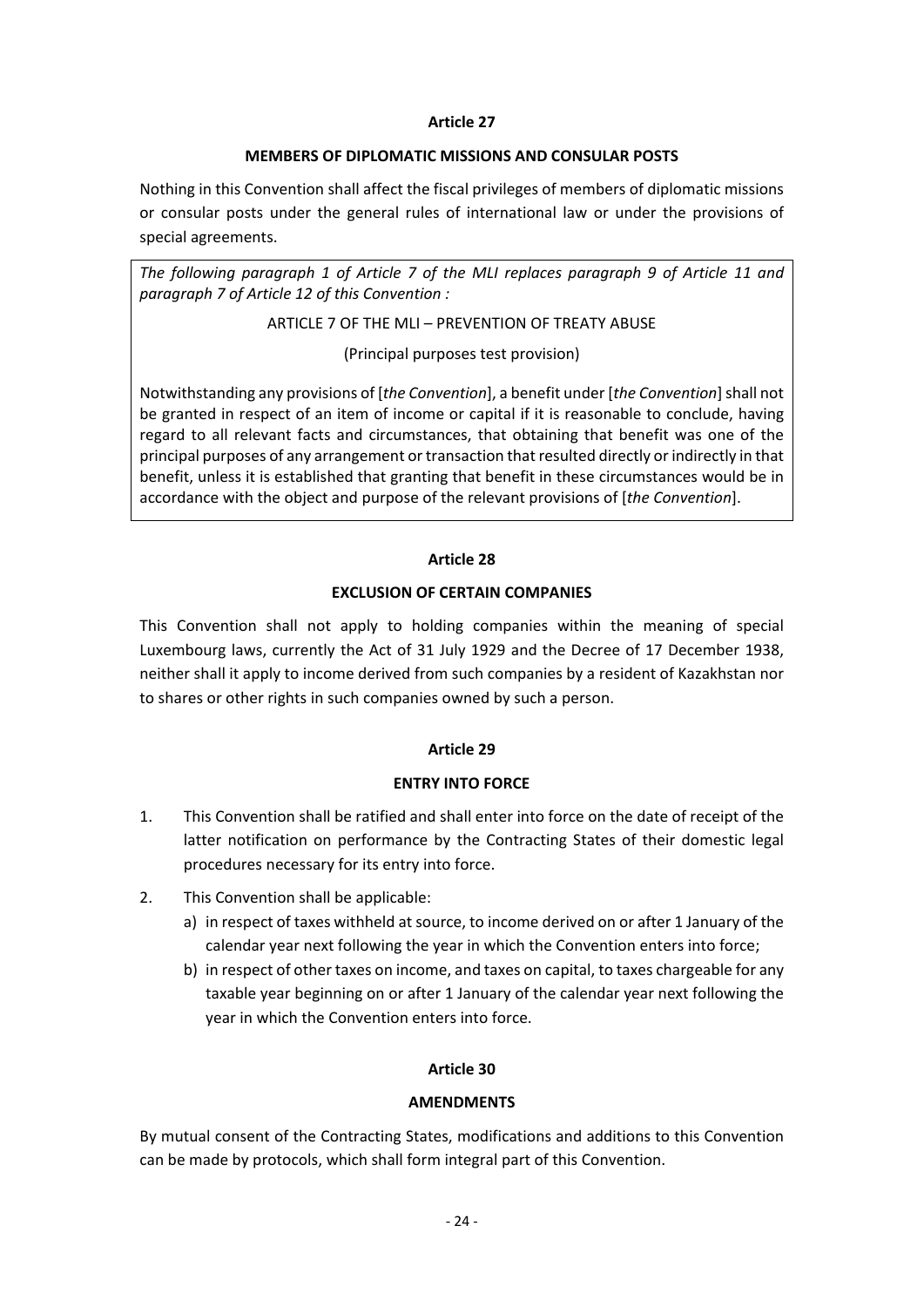### **TERMINATION**

- 1. This Convention shall remain in force until terminated by a Contracting State. Either Contracting State may terminate the Convention, through diplomatic channels, by giving notice of termination at least six months before the end of any calendar year beginning after the expiration of a period of five years from the date of its entry into force.
- 2. The Convention shall cease to have effect:
	- a) in respect of taxes withheld at source, to income derived on or after 1 January in the calendar year next following the year in which the notice is given;
	- b) in respect of other taxes on income, and taxes on capital, to taxes chargeable for any taxable year beginning on or after 1 January in the calendar year next following the year in which the notice is given.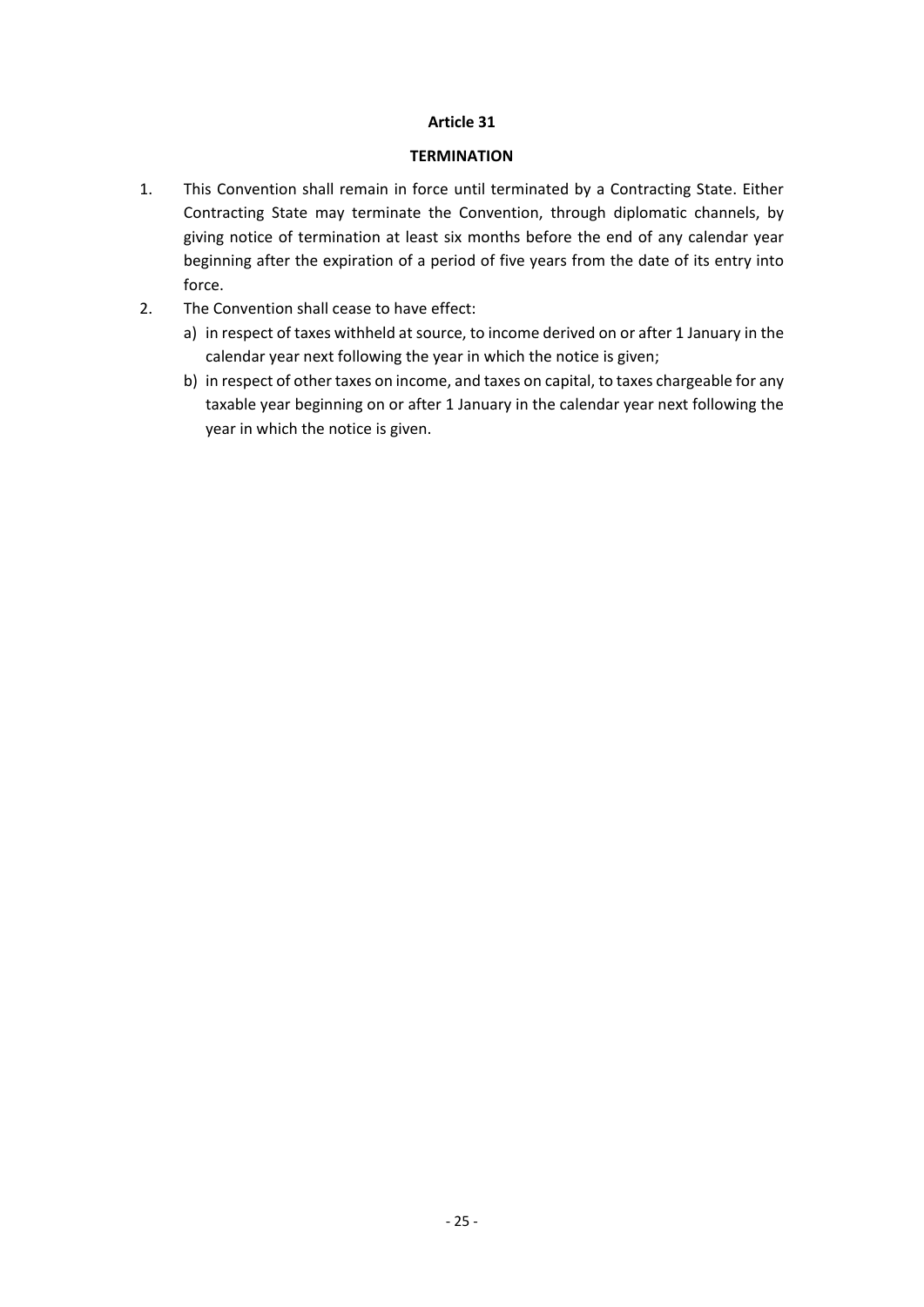# **Protocol**

**between the Government of the Grand Duchy of Luxembourg and the Government of the Republic Kazakhstan to amend the Convention between the Government of the Grand Duchy of Luxembourg and the Government of the Republic Kazakhstan for the avoidance of double taxation and the prevention of fiscal evasion with respect to taxes on income and on capital, signed at Astana on 26TH June 2008**

The Government of the Grand Duchy of Luxembourg and the Government of the Republic of Kazakhstan

**Desiring** to conclude a Protocol to amend the Convention between the Government of the Grand Duchy of Luxembourg and the Government of the Republic of Kazakhstan for the avoidance of double taxation and the prevention of fiscal evasion with respect to taxes on income and on capital, signed at Astana on 26<sup>th</sup> June 2008, (hereinafter referred to as "the Convention"), have agreed as follows:

# **ARTICLES 1 - 3**

### **ARTICLE 4**

### With reference to Article 25 of the Convention:

The competent authority of the requesting State shall provide the following information to the competent authority of the requested State when making a request for information under the Convention to demonstrate the foreseeable relevance of the information to the request:

- a) the identity of the person under examination or investigation;
- b) a statement of the information sought including its nature and the form in which the requesting State wishes to receive the information from the requested State;
- c) the tax purpose for which the information is sought;
- d) grounds for believing that the information requested is held in the requested State or is in the possession or control of a person within the jurisdiction of the requested State;
- e) to the extent known the name and address of any person believed to be in possession of the requested information;
- f) a statement that the requesting State has pursued all means available in its own territory to obtain the information, except those that would give rise to disproportionate difficulties.

The exchange of information shall be done in the English language.

# **ARTICLE 5**

1. This Protocol shall be subjected to ratification in accordance with the applicable procedures in Luxembourg and Kazakhstan. The Contracting States shall notify each other in writing, through diplomatic channels, when their respective applicable procedures have been satisfied.